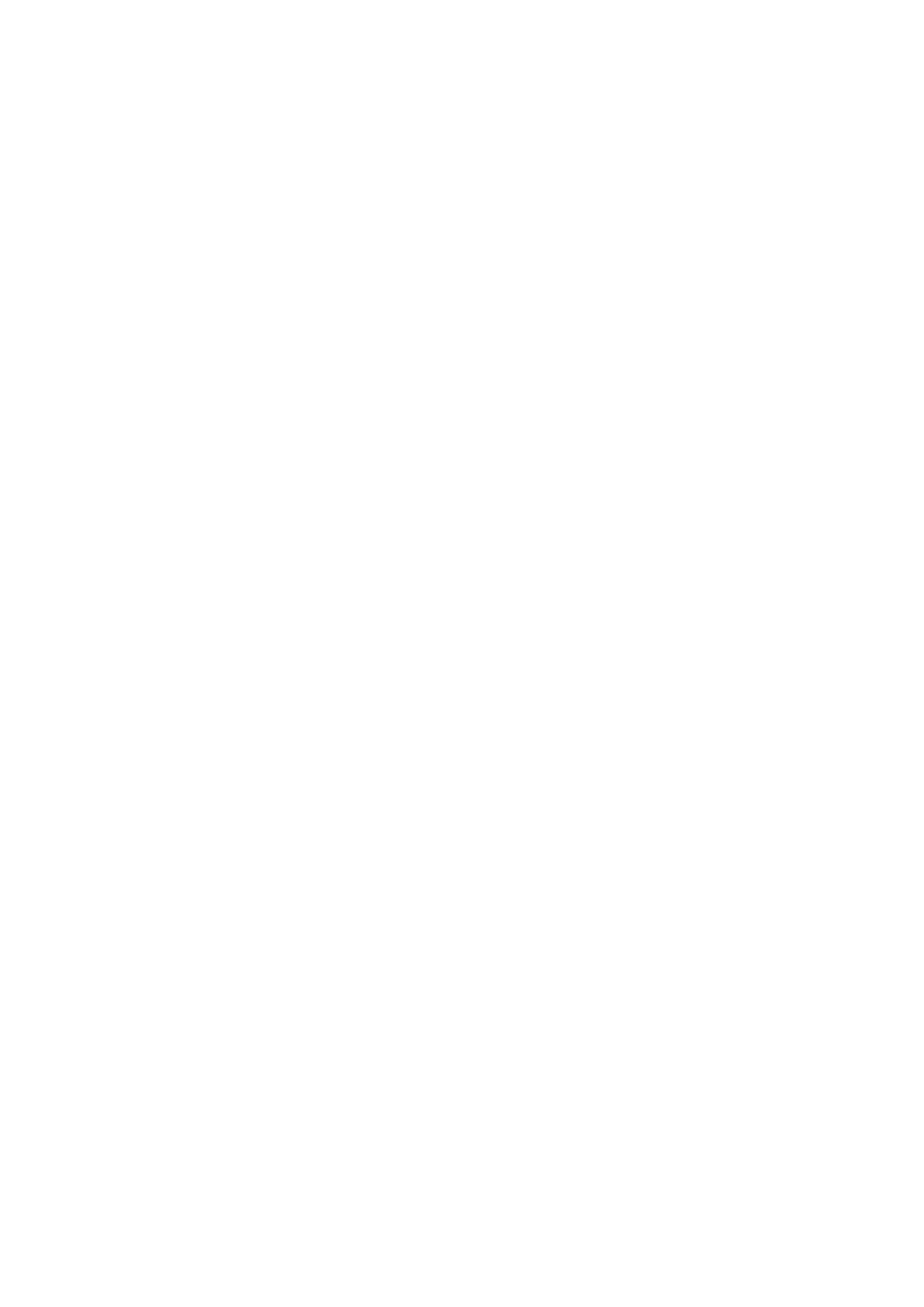Loepfe Brothers Ltd. Kastellstrasse 10 8623 Wetzikon / Switzerland

Phone +41 43 488 11 11 Fax +41 43 488 11 00 E-mail service@loepfe.com Internet www.loepfe.com

Document title: WeftMaster CUT-iT Instruction Manual Language version: English

This Manual is protected by copyright.

Complete or partial reproduction and dissemination of this Manual to third parties – even in form of extracts – as well as the use and / or disclosure of the contents are not allowed without the written approval of Loepfe Brothers Ltd., except for internal purposes.

WeftMaster is a registered trademark of Loepfe Brothers Ltd. in Switzerland and / or in other countries.

© 2019 Loepfe Brothers Ltd., Switzerland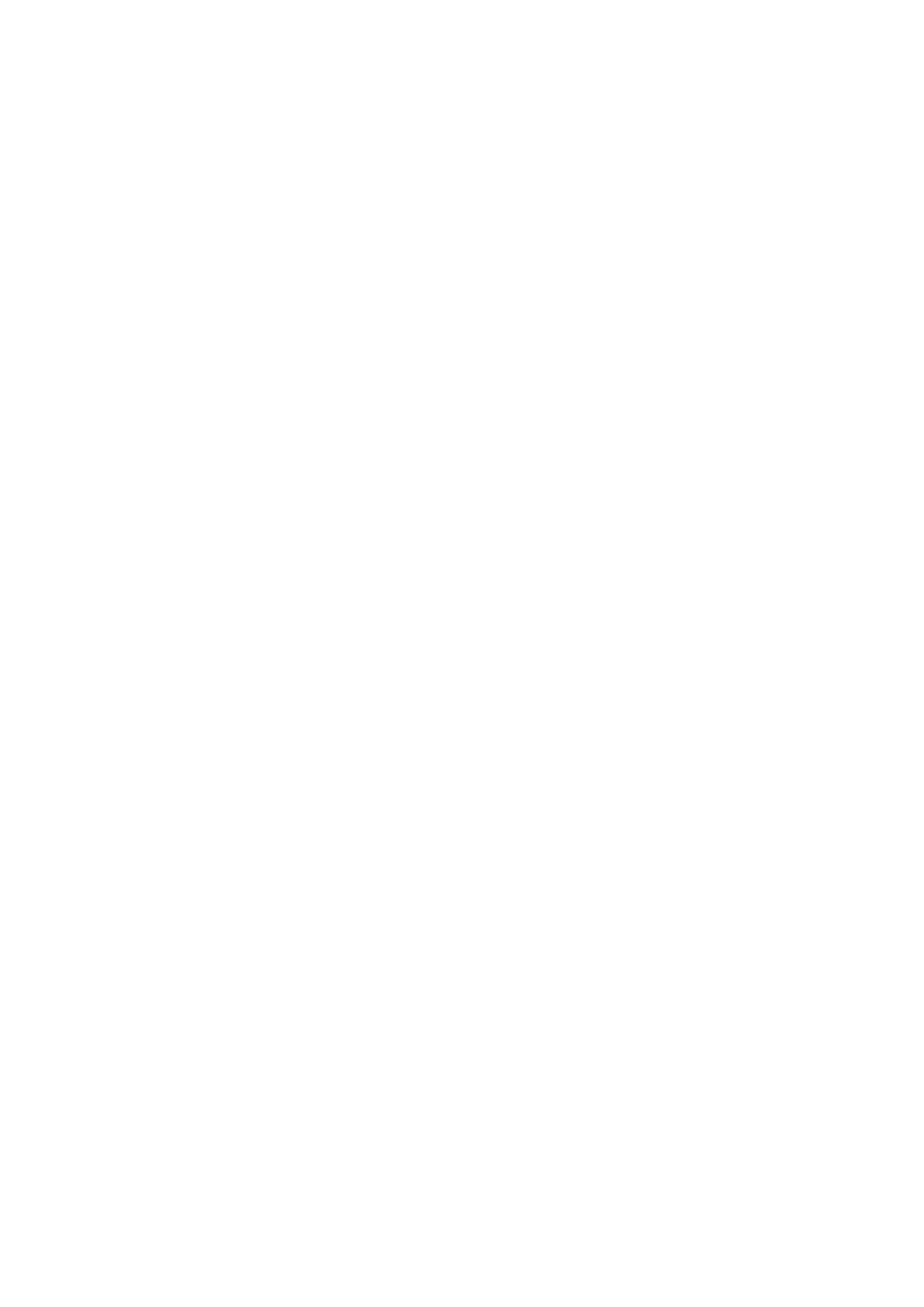## **Contents**

| 1                         |               | <b>General Information</b>                                                          | 7  |
|---------------------------|---------------|-------------------------------------------------------------------------------------|----|
|                           | 1.1           | About this Document                                                                 | 7  |
|                           | 1.2           | Validity                                                                            | 7  |
|                           | 1.3           | Design features                                                                     | 7  |
| $\mathbf{2}$              | <b>Safety</b> |                                                                                     | 8  |
|                           | 2.1           | Safety Information and Warnings                                                     | 8  |
|                           |               | <b>Explanation of Symbols</b><br>2.1.1                                              | 8  |
|                           | 2.2           | <b>Intended Use</b>                                                                 | 9  |
|                           | 2.3           | Target group                                                                        | 10 |
|                           |               | 2.3.1<br>Authorized personnel                                                       | 10 |
|                           | 2.4           | General safety information                                                          | 10 |
|                           | 2.5           | Safety Concept                                                                      | 11 |
|                           |               | 2.5.1<br>Fire prevention measures                                                   | 11 |
|                           |               | Safety precautions when using heat cutters<br>2.5.2                                 | 12 |
| 3                         |               | <b>Product and Function</b>                                                         | 13 |
|                           | 3.1           | Product description                                                                 | 13 |
|                           |               | 3.1.1<br>Control unit                                                               | 13 |
|                           | 3.2           | Scope of Delivery                                                                   | 14 |
| 4                         |               | Operation                                                                           | 15 |
| 4.1<br>Operating elements |               | 15                                                                                  |    |
|                           | 4.2           | Function buttons                                                                    | 16 |
|                           | 4.3           | <b>Basic functions</b>                                                              | 16 |
|                           |               | 4.3.1<br>Putting the device into operation                                          | 16 |
|                           |               | 4.3.2<br>Switching the device off                                                   | 18 |
|                           |               | 4.3.3<br>Putting the device into operation                                          | 18 |
|                           |               | 4.3.4<br>Current flow modes                                                         | 18 |
|                           |               | 4.3.5<br>Test mode                                                                  | 19 |
|                           |               | 4.3.6<br>Select Program                                                             | 20 |
|                           |               | Setting the current strength<br>4.3.7                                               | 21 |
|                           |               | 4.4 Advanced functions                                                              | 23 |
|                           |               | System settings<br>4.4.1                                                            | 23 |
|                           |               | 4.4.2 Setting the display contrast                                                  | 24 |
| 5                         |               | <b>Troubleshooting</b><br><u> 1980 - John Stein, Amerikaansk politiker (* 1918)</u> | 25 |
|                           | 5.1           | Warnings                                                                            | 25 |
|                           | 5.2           | Error messages                                                                      | 26 |
| 6                         |               | <b>Disposal</b>                                                                     | 27 |
|                           | 6.1           | Hazardous waste                                                                     | 27 |
|                           |               |                                                                                     |    |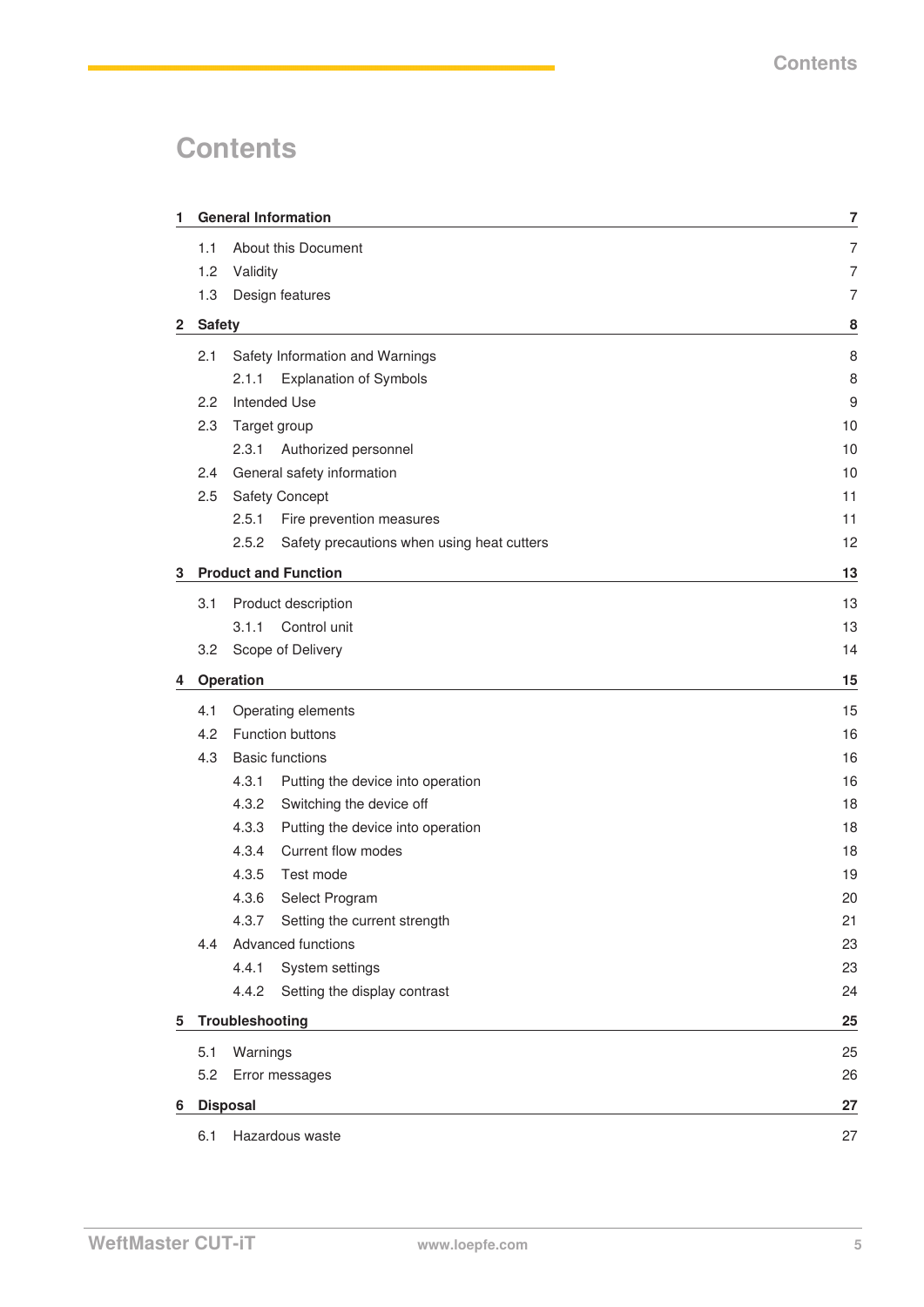**Contents**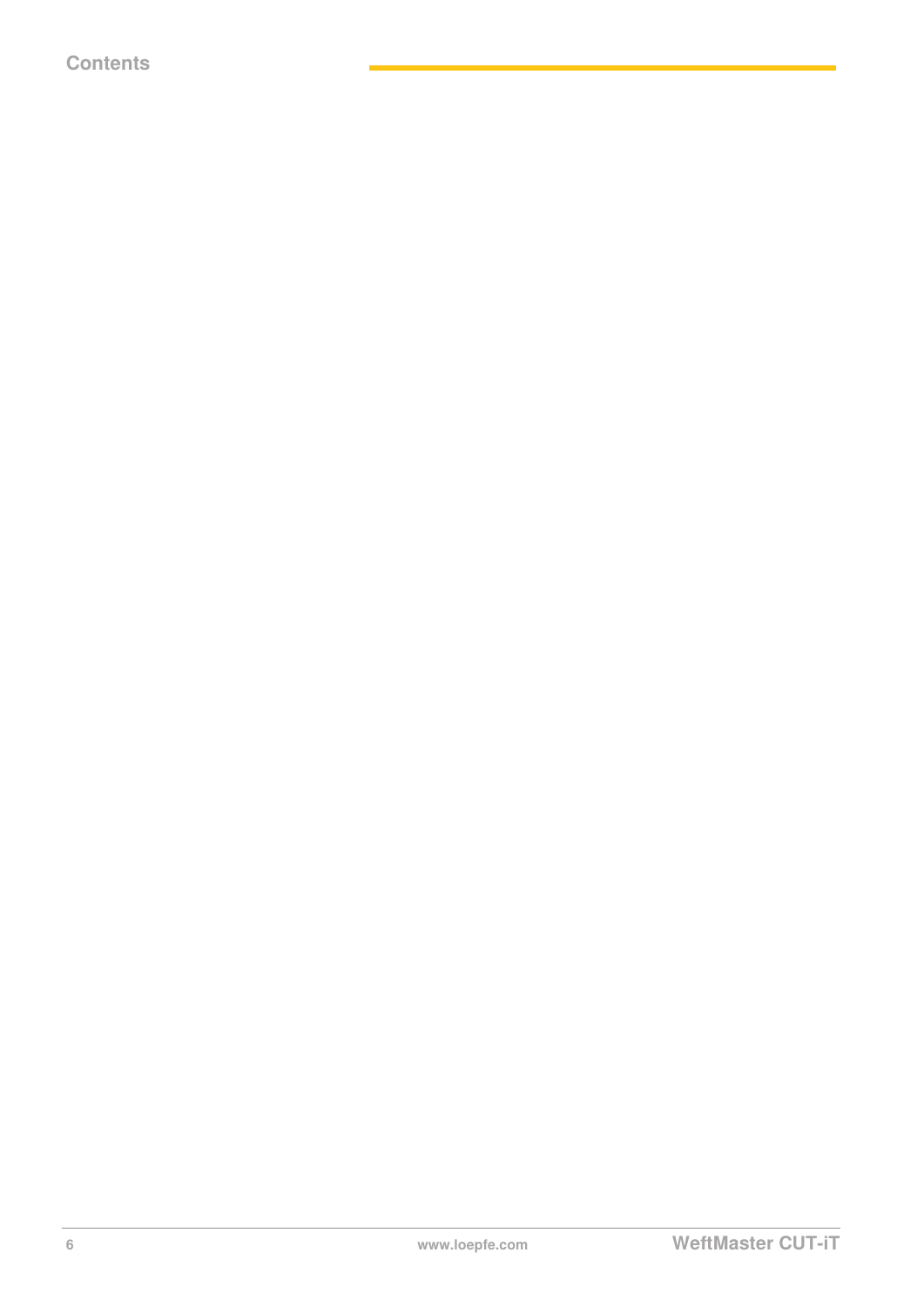## **1 General Information**

### **1.1 About this Document**

Read this Manual completely before putting the device into operation and keep available at all times.



Clarify anything unclear or uncertainties concerning operation with the supplier!

## **1.2 Validity**

This document is valid for: WeftMaster CUT-iT

### **1.3 Design features**

Various elements in this Manual have design features.

#### **Design features**

- $\checkmark$  Requirement
- 1. Action step
	- $\Rightarrow$  Intermediate result
- ð Result
- n List

**«Menu term»**

*Navigation path*

**Caption** 

Cross-reference [ $\triangleright$  7]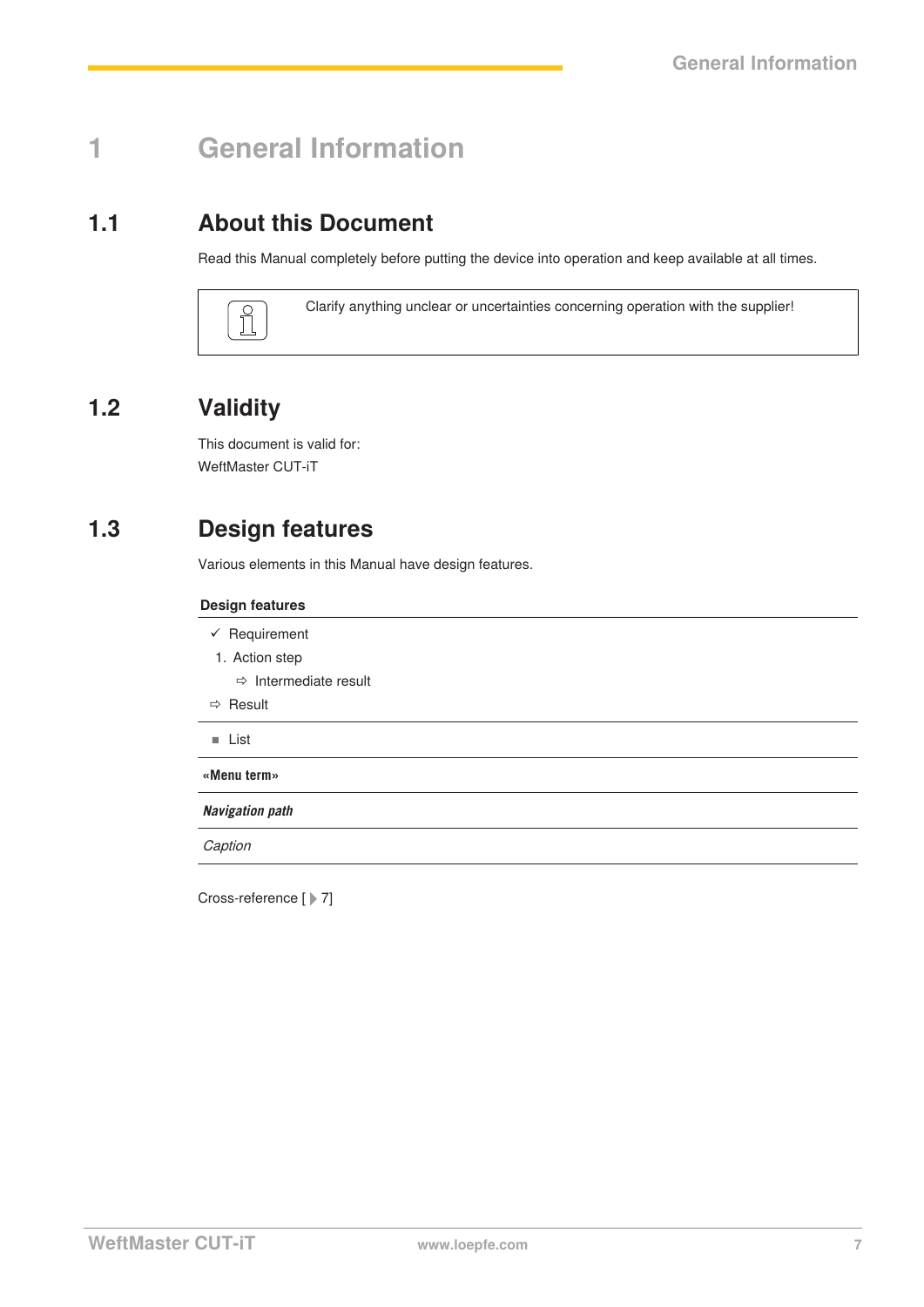## **2 Safety**

## **2.1 Safety Information and Warnings**

Safety information and warnings draw attention to hazards and are marked with symbols and signal words to express the danger level.

| <b>A DANGER</b>                                                                               |
|-----------------------------------------------------------------------------------------------|
| Indicates an immediate hazardous situation which will result in death or serious<br>injury.   |
|                                                                                               |
| <b>△ WARNING</b>                                                                              |
| Indicates a potentially hazardous situation which could result in death or serious<br>injury. |
|                                                                                               |
| <b>CAUTION</b>                                                                                |



### **CAUTION**

Indicates a potentially hazardous situation which may result in minor oder moderate injury.

| <b>NOTE</b>                                                                            |
|----------------------------------------------------------------------------------------|
| Indicates a potentially hazardous situation which may result in damage to<br>property. |

### **2.1.1 Explanation of Symbols**

**Warning signs**



General warning sign



Warning of electrical voltage



Warning of hot surfaces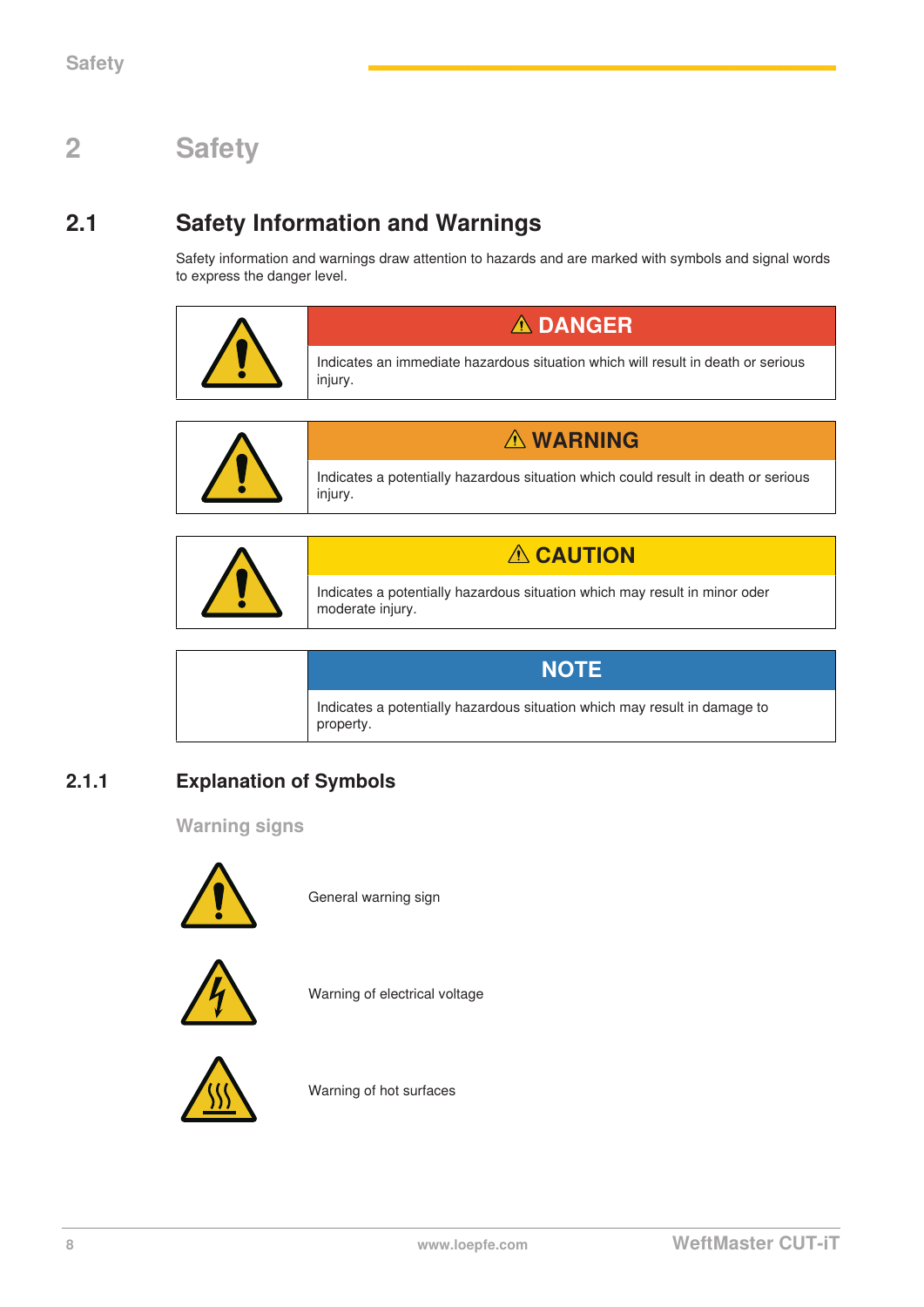### **Mandatory signs**



Disable before maintenance or repair (interrupt power supply)



Create a ground connection before using

#### **Disposal sign**



Hazardous waste (separate collection of electrical and electronic equipment)

**Information symbol**



This symbol draws attention to additional information for the operator.

### **2.2 Intended Use**

The device is only intended to separate and melt selvedges of fusible textiles (synthetic or hybrid fabrics) on weaving machines, especially to separate and melt fabric selvedges or to separate fabrics into strips.

Any other use or use beyond the intended purpose is considered improper. Loepfe Brothers Ltd. is not liable for any resulting damage.



The device is not suitable for non-fusible yarns, such as pure cotton, pure viscose or pure new wool!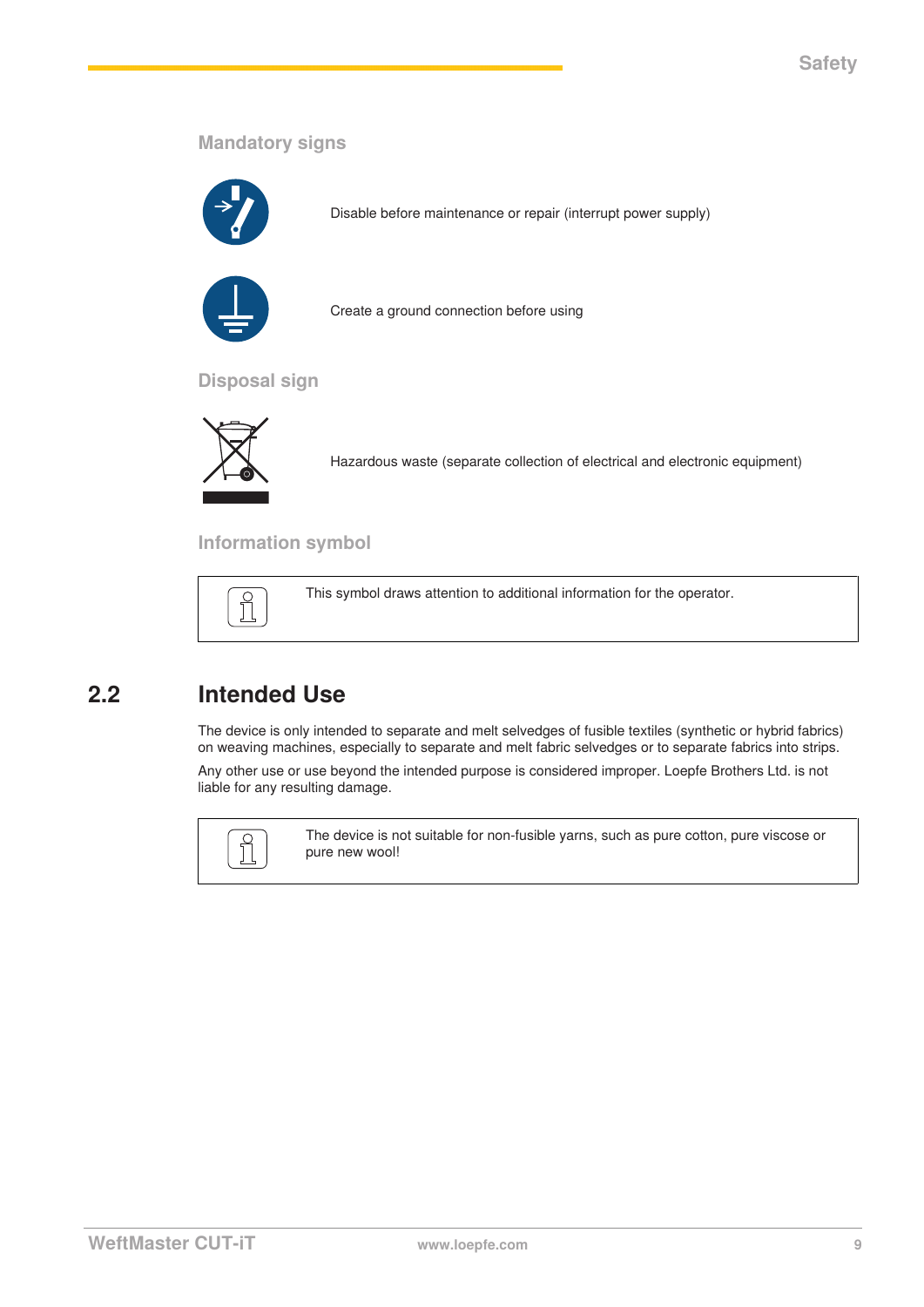### **2.3 Target group**

The WeftMaster CUT-iT device may only be operated by authorized personnel. The authorized personnel is qualified when it completes the necessary training, knows the requirements and is authorized for the assigned task.

### **2.3.1 Authorized personnel**

The WeftMaster CUT-iT manufacturer defines authorized personnel as follows:

- n **«Operator»** and **«foreman»**
	- Qualified and trained to operate WeftMaster CUT-iT.
	- Has read and understood the safety regulations.
- n **«Industrial electrician / installation technician»**
	- Qualified and trained for all safety checks and installation, maintenance and service guidelines.
	- Responsible for WeftMaster CUT-iT installation and maintenance.
	- Has read and understood the safety regulations.
- «Service technician»
	- Loepfe employee qualified and trained for maintenance and repair of the device or persons authorized with express permission from Loepfe Brothers Ltd.

### **2.4 General safety information**

- Follow all safety and operating instructions exactly.
- Keep the complete documentation for later reference.
- n Observe all warnings on the device and in the documentation of the weaving machine on which this device is installed or maintained.
- The WeftMaster CUT-iT and the heat cutters may only be installed by an «industrial electrician / **installation technician»** or **«service technician»**.
- n Check that all covers are closed and protective plates attached before starting the weaving machine.
- $\blacksquare$  Any use of the device beyond the intended purpose (see Intended Use  $[\blacktriangleright 9]$ ) is considered to be improper use. In this case, the protection provided by the device cannot be guaranteed.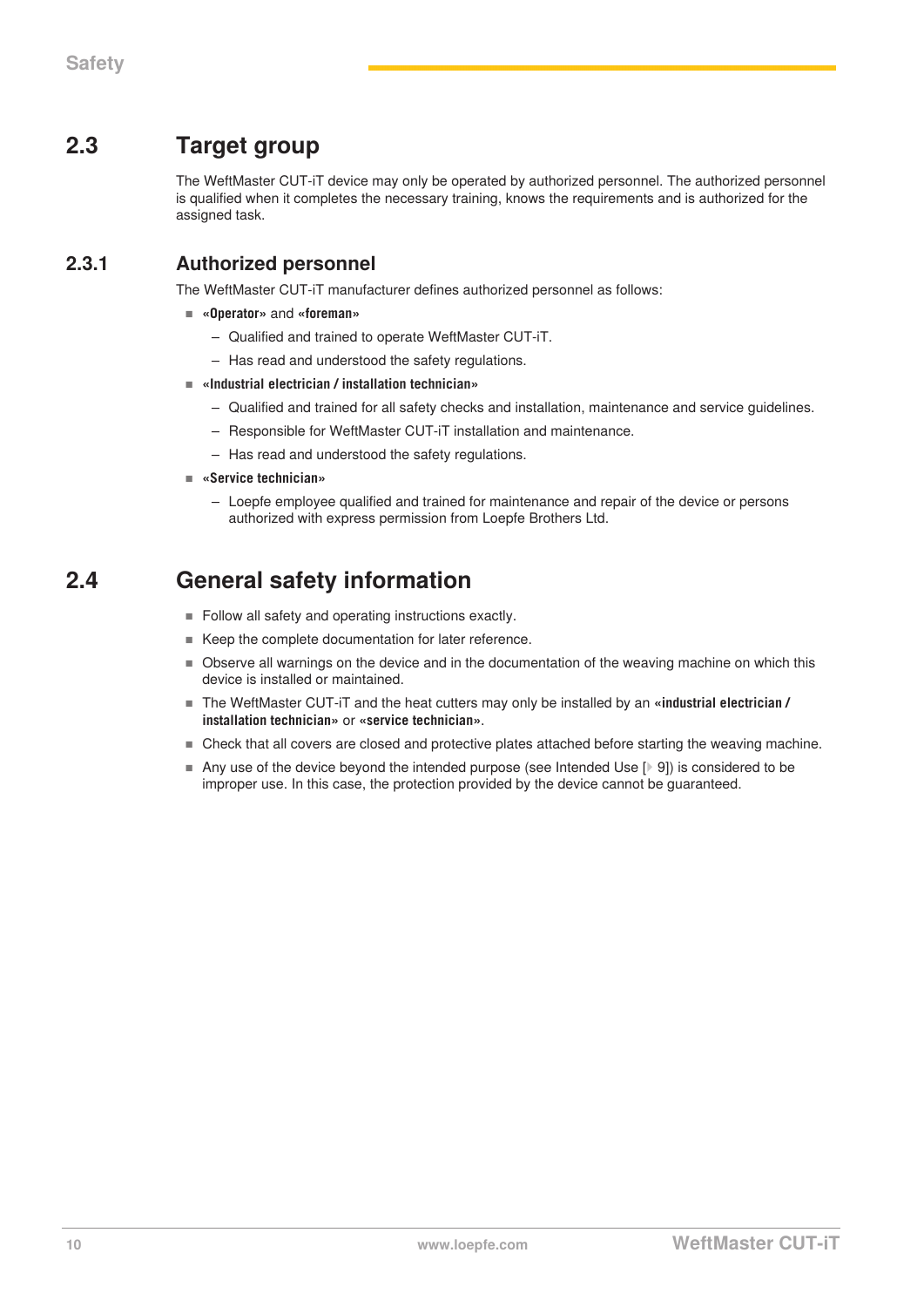## **2.5 Safety Concept**

This section describes the safety concept of the device for protection against hazards for persons and damage to property.

1 **Emergency power off button**



- Pressing the emergency power off button on the weaving machine interrupts operation of the weaving machine and the WeftMaster CUT-iT
- $\blacksquare$  The device must be installed in such a way that the power supply is interrupted when the emergency power off button is pressed!

| <b>A DANGER</b>                                                                                                                                |
|------------------------------------------------------------------------------------------------------------------------------------------------|
| <b>Hazard due to electric shock</b>                                                                                                            |
| Contact with live components and electrical connections leads to serious injuries<br>or death.                                                 |
| Installation and maintenance must only be carried out by an «industrial<br>electrician / installation technician» or «service technician».     |
| Switch off the main switch of the weaving machine on which the control unit<br>is installed before opening, modifying or extending the system. |
| • Disconnect the device from the power supply before maintenance or repair<br>work.                                                            |
| ▶ Close all device covers before starting the system.                                                                                          |

### **2.5.1 Fire prevention measures**

| <b>A WARNING</b>                                                                                           |
|------------------------------------------------------------------------------------------------------------|
| <b>Risk of fire due to hot heat cutters</b>                                                                |
| Disregarding the following measures leads to fire risks and therefore risk of injury.                      |
| Installation, setting and operating the WeftMaster CUT-iT only by authorized<br>personnel.                 |
| Set running and idle temperatures of cutting wires as low as possible.                                     |
| ▶ Pay utmost attention when blowing-off and cleaning weaving machines with<br>WeftMaster CUT-iT connected. |
| ▶ Do not run weaving machines fitted with WeftMaster CUT-iT without<br>supervision.                        |
| ▶ Do not lay objects on or over the heat cutters.                                                          |
| Have suitable fire extinguishers available in case of fire.                                                |
|                                                                                                            |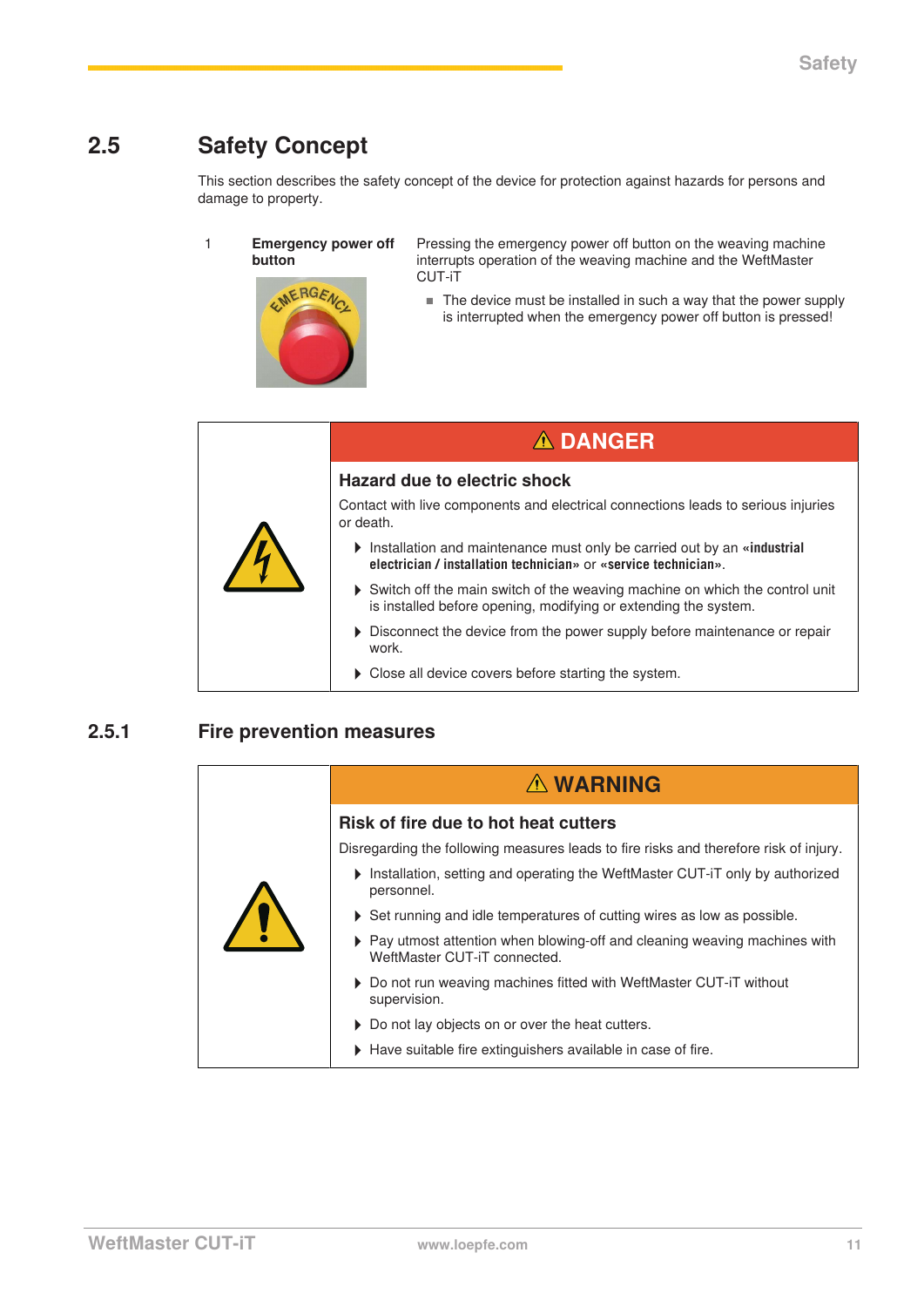

### **2.5.2 Safety precautions when using heat cutters**

Control unit and heat cutter





### **CAUTION**

#### **Risk of burns due to hot surfaces.**

Touching hot cutting wires can cause serious burns.

 $\blacktriangleright$  Never touch hot cutting wires at any time.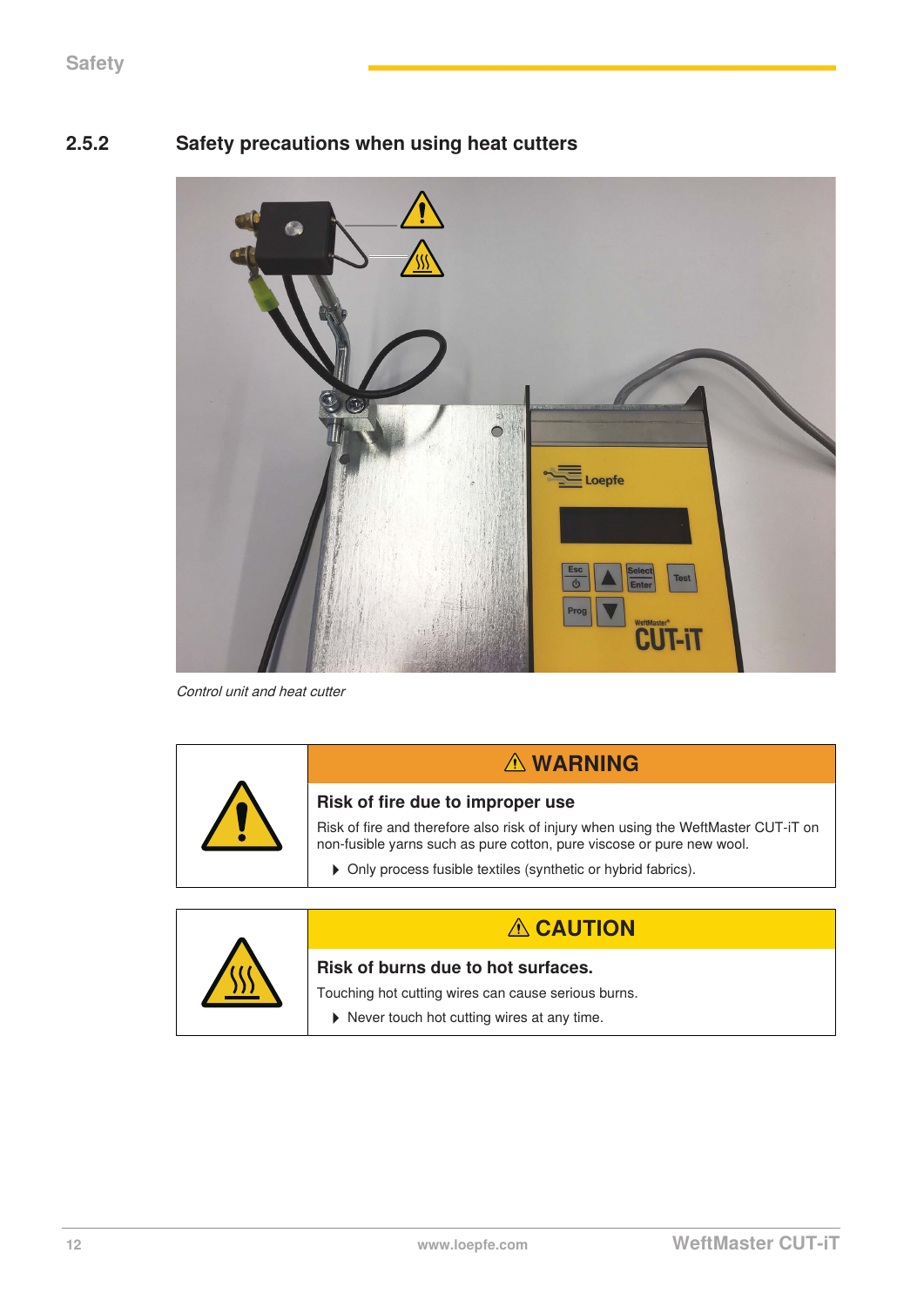## **3 Product and Function**

## **3.1 Product description**

The device is used to separate and melt selvedges of fusible textiles (synthetic or hybrid fabrics) on weaving machines, especially to separate and melt fabric selvedges or to separate fabrics into strips. The device can be fitted with various heat cutters. Heat cutter selection depends on fabric material processing, material transport speed as well as filling and warp densities.

### **3.1.1 Control unit**

The control unit controls the electrical current through the cutting wires of the heat cutter fitted on a weaving machine. The current strength depends on whether the weaving machine is running or idle.



WeftMaster CUT-iT control unit

- 1 Display
- 2 Function buttons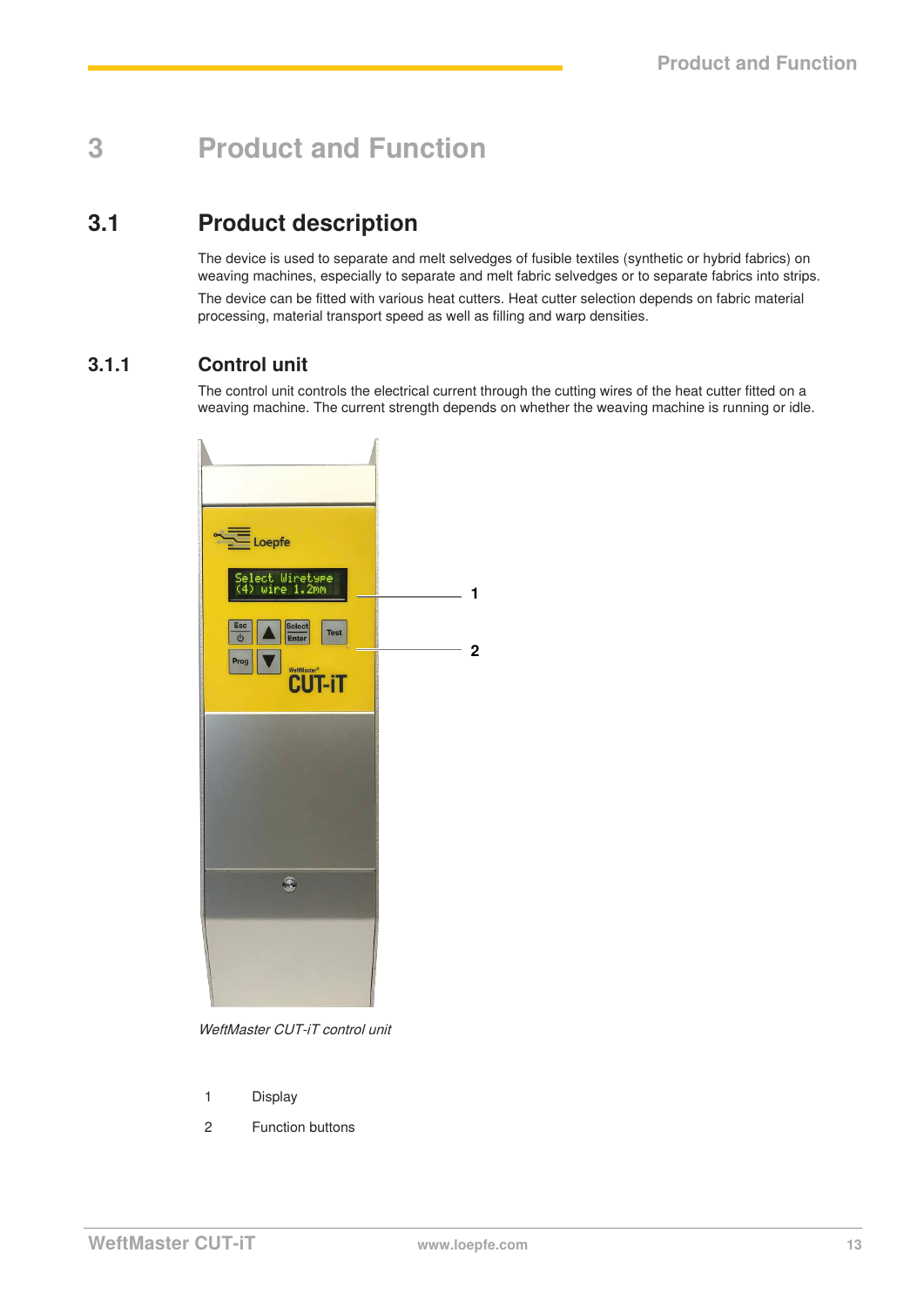#### **The 4 different current flow modes**

| <b>Mode</b>         | <b>Description</b>                                                                                                                                                                                 |
|---------------------|----------------------------------------------------------------------------------------------------------------------------------------------------------------------------------------------------|
| Off mode            | Output current is switched off.                                                                                                                                                                    |
|                     | Display: «POWER OFF» (switched off)                                                                                                                                                                |
| <b>Standby mode</b> | Time in which the weaving machine is idle. Predefined current flows<br>through the cutting wires during this time. This achieves an optimum out-<br>put temperature for the machine to run.        |
|                     | Display: «Standby»                                                                                                                                                                                 |
| <b>Boost mode</b>   | Weaving machine starting phase. Predefined current flows through the<br>cutting wires for a limited time. This current heats the cutting wires as<br>quickly as possible to operating temperature. |
|                     | Display: « <b>Boost</b> » (startup current)                                                                                                                                                        |
| <b>Run mode</b>     | Time in which the weaving machine is running. The predefined current<br>flows through the cutting wires during this time.                                                                          |
|                     | Display: « <b>Run</b> » (running current)                                                                                                                                                          |



### **3.2 Scope of Delivery**

The following components are included in the scope of delivery:

■ 1 control unit WeftMaster CUT-iT

#### **Optional**

- $\blacksquare$  Heat cutters depending on suitability:
	- 1 heat cutter F Ceramic
	- 1 heat cutter R Ceramic (short)
	- 1 heat cutter R Ceramic (long)
	- 1 heat cutter FL Ceramic
	- 1 heat cutter F Steel
	- 1 heat cutter F Steel with foot
- Power supply 24 VDC
- Auxiliary parts according to Spare Parts catalog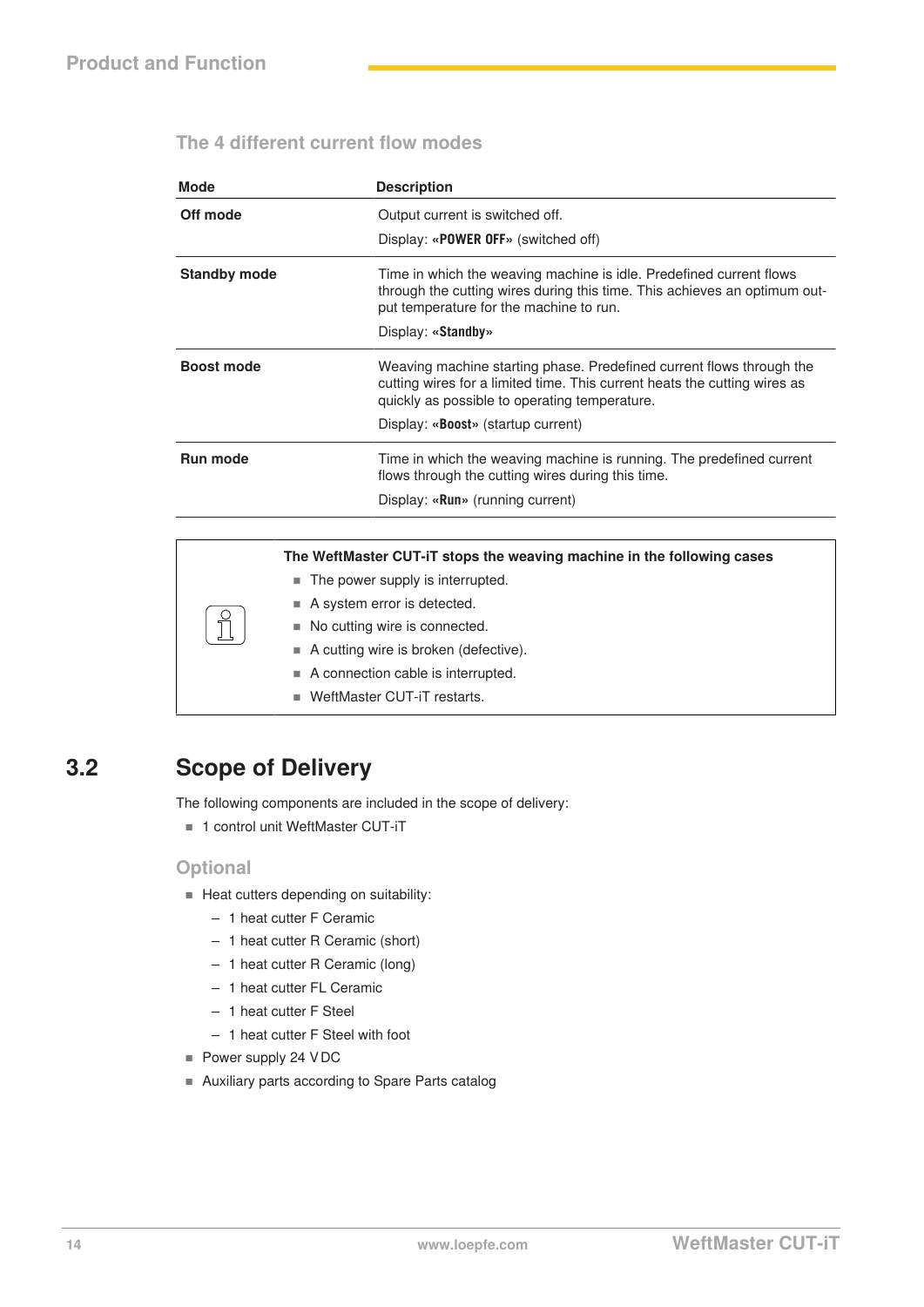## **4 Operation**



## **4.1 Operating elements**

1 Function buttons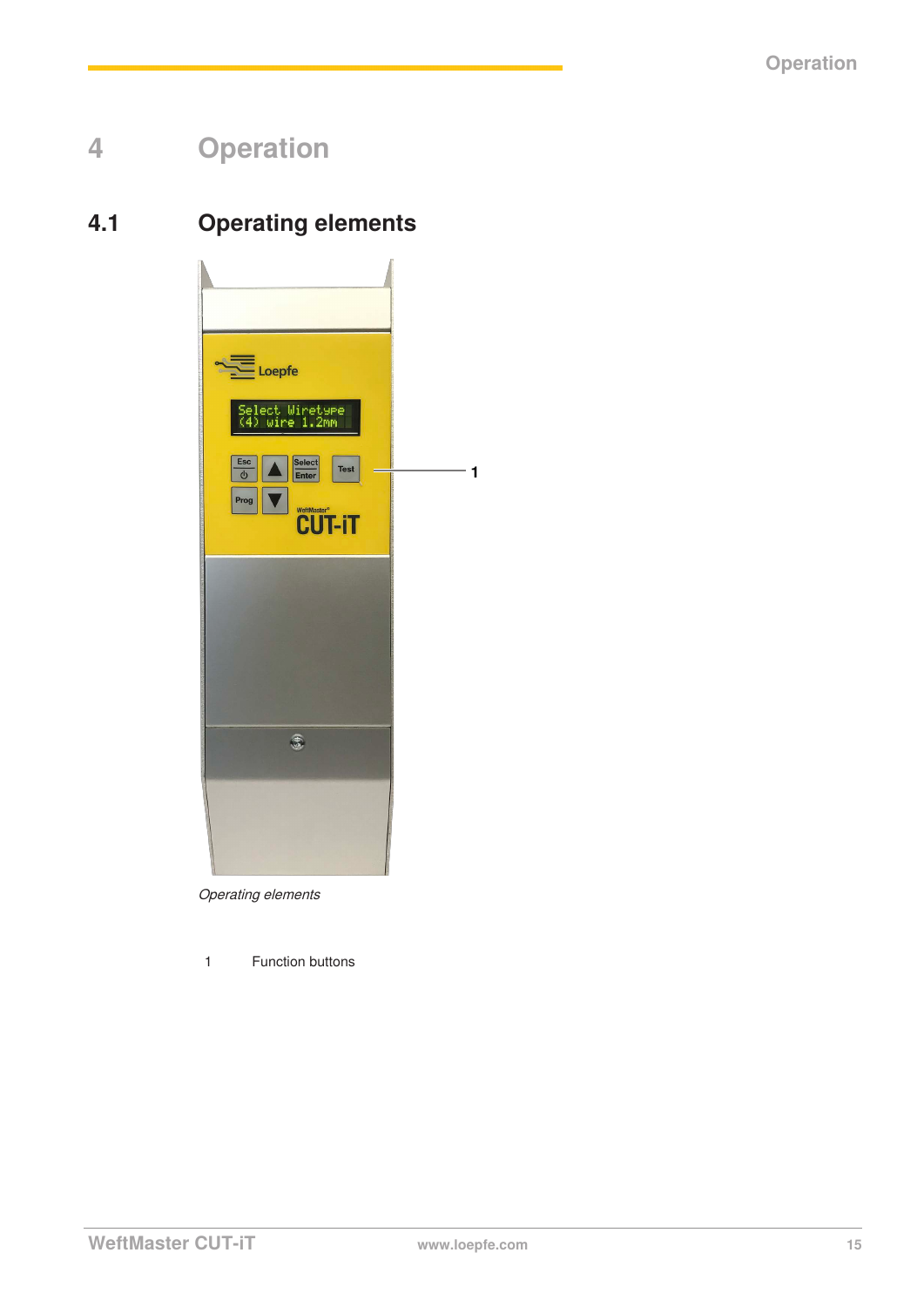## **4.2 Function buttons**

| <b>Button</b>                 | <b>Press button</b>                                                          | <b>Press button for 3 seconds</b>                                  |
|-------------------------------|------------------------------------------------------------------------------|--------------------------------------------------------------------|
| Esc<br>ტ                      | Switch device on<br>m.<br>Exit without changing<br>Delete error message<br>ш | Switch device off                                                  |
| <b>Select</b><br><b>Enter</b> | Confirm                                                                      | Setting mode (set current strength for «Run» and «Standby»)        |
| Prog                          | Select program                                                               |                                                                    |
|                               | Scroll up                                                                    | Display internal measured values                                   |
|                               | Scroll down                                                                  | Reset program settings of selected program to standard val-<br>ues |
| Test                          | Test mode                                                                    |                                                                    |

## **4.3 Basic functions**

### **4.3.1 Putting the device into operation**

- 1. Connect device to power supply.
	- $\Rightarrow$  The following status messages are each displayed for 1 second during the Startup phase.
	- ð Display: **«Starting Up»**

Starting UP

ð Display: **«Version: X.X»** (software version)



ð Display: **«Board type»**



ð Display: **«Relay type»**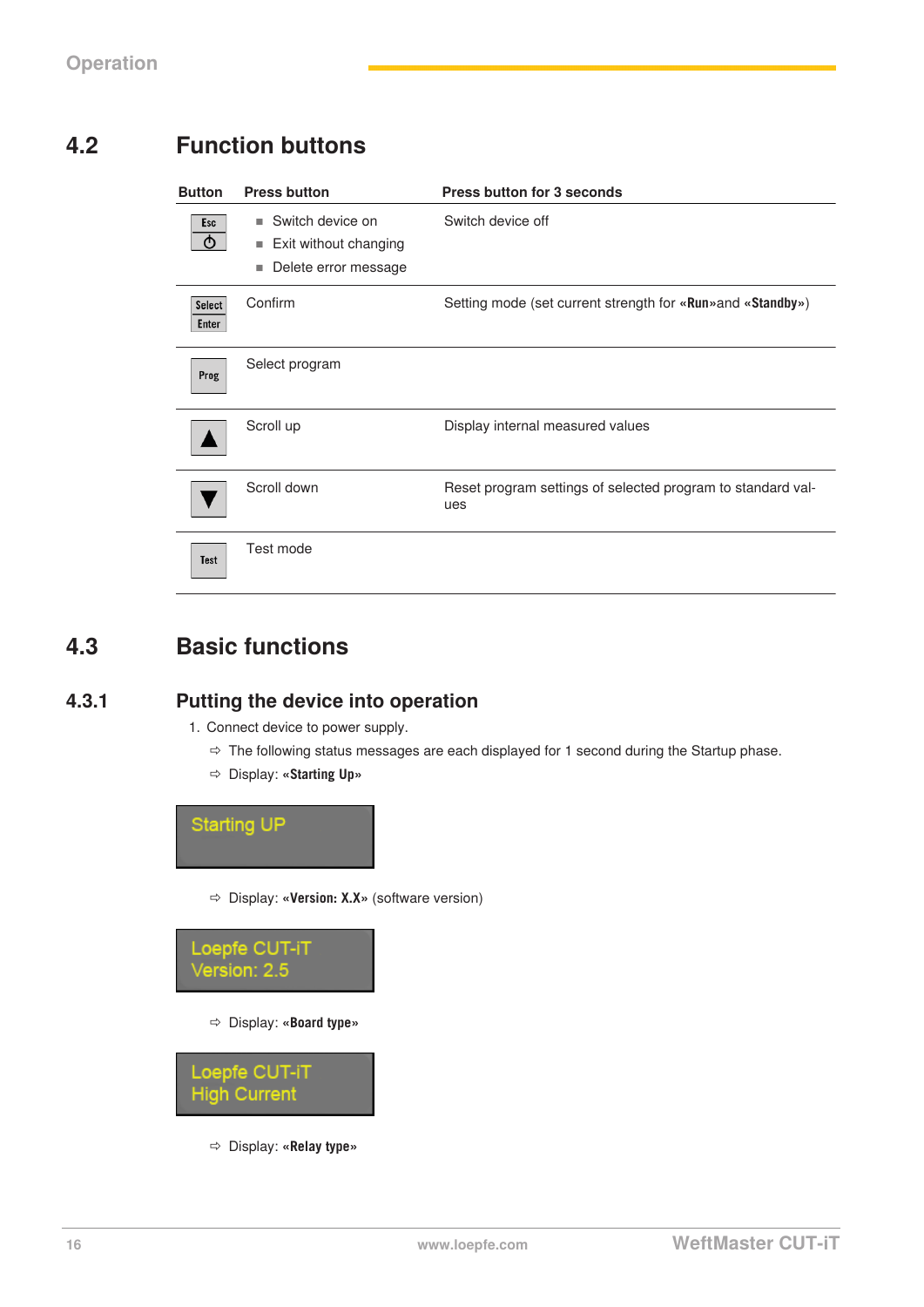

ð Display: **«Address: X #Slaves: X»** (Master/Slave address) when using just one unit: Address  $(Master) = 0$  and number of Slaves = 0



 $\Rightarrow$  or

ð Display: **«Address: X #Slaves: X»** (Master/Slave addresses) when using Master and Slave: Address (Master) = 0 and number of Slaves e.g. 2 depending on number of Slaves used)



 $\Rightarrow$  or

ð Display: **«Address: X»** (Slave address) when using the control unit as Slave: Address (Slave) = e.g. 2



ð Display: **«Wiretype»**

$$
Loepfe CUT-iT
$$
  
Wire: 3 => 1.0 mm

ð Display: **«Standby»**



 $\Rightarrow$  Device ready for operation.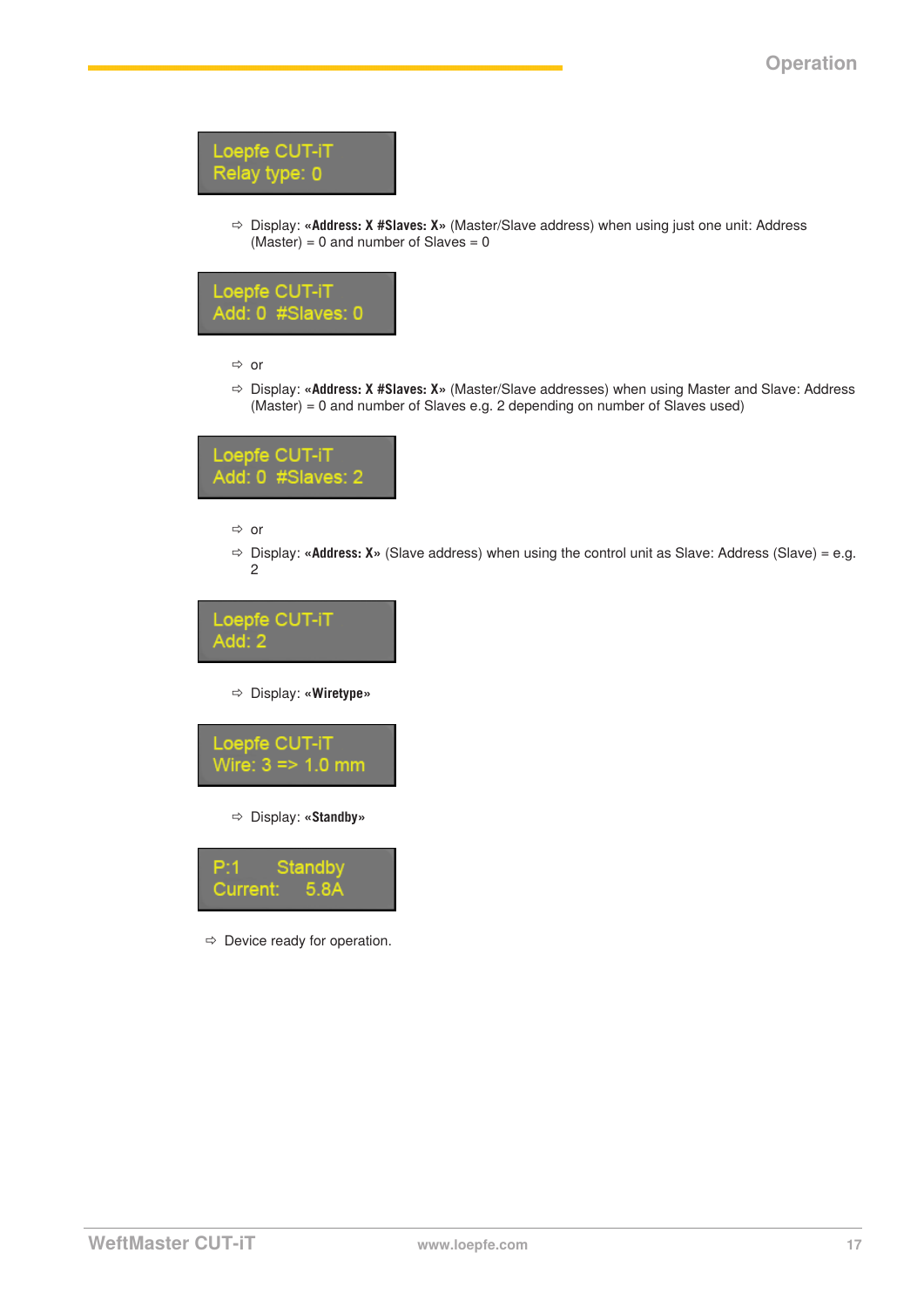### **4.3.2 Switching the device off**



- $\checkmark$  Device connected to power supply.
- 1.  $\boxed{\frac{Es}{\phi}}$  Press for 3 seconds. ð Display: **«POWER OFF»** (switched off)



 $\Rightarrow$  Output current is switched off.

### **4.3.3 Putting the device into operation**

- $\checkmark$  Device connected to power supply.
- 1.  $\boxed{\frac{\text{Esc}}{\phi}}$  Press.
	- $\Rightarrow$  The following status messages are each displayed for 1 second during the Startup phase (see Putting the device into operation [} 16])

### **4.3.4 Current flow modes**

**Display (example)**

- $\blacksquare$  1. Line
	- **«P:4»** Program number is displayed.
	- **«Standby»** Current flow mode is displayed.
- $\blacksquare$  2. Line
	- **«Current: 2.2 A»** Output current is displayed.

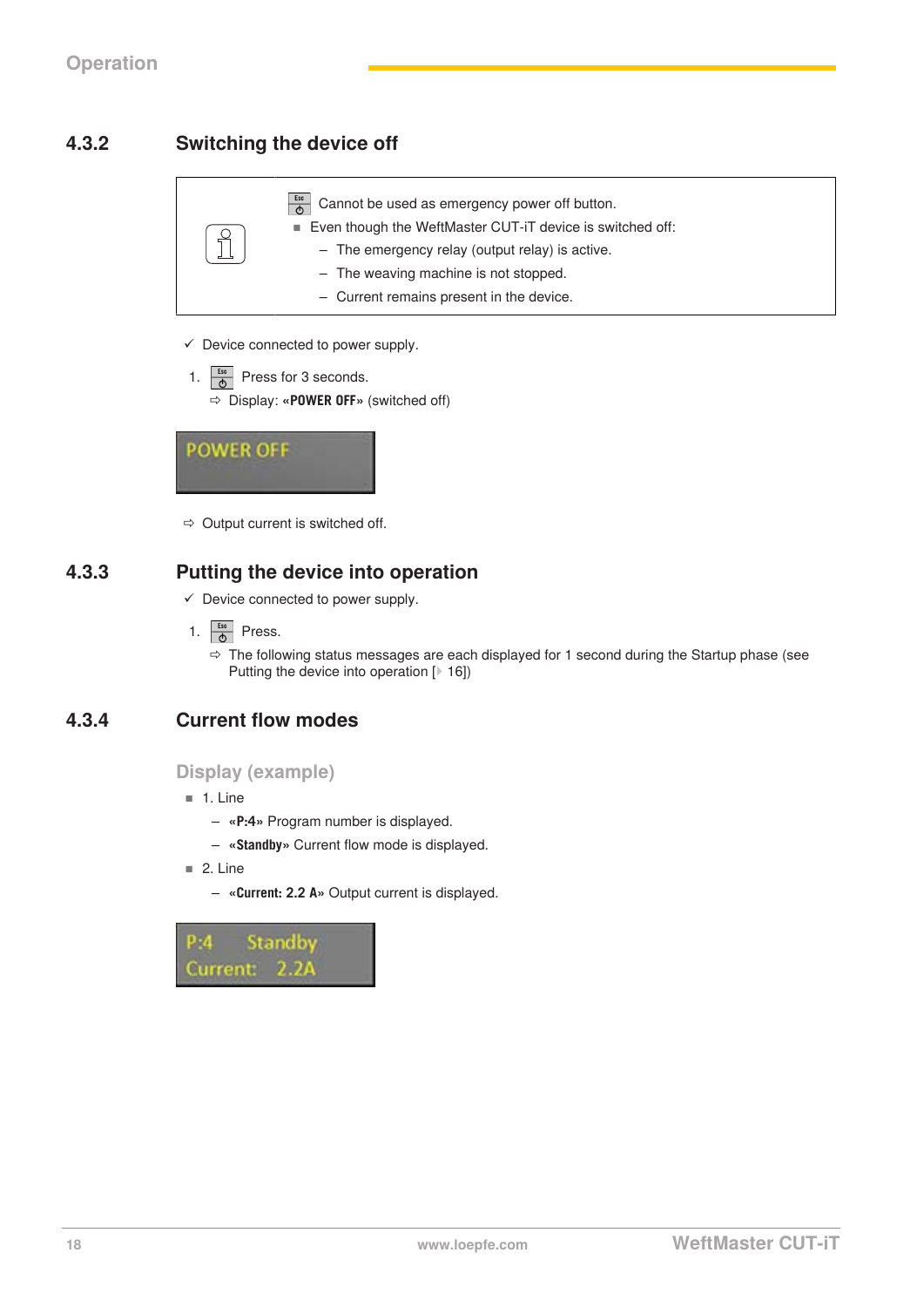#### **Modes**

There are 4 different current flow modes:

- «**Standby**» (ready for operation)
	- The **«Standby mode»** describes the time in which the weaving machines is idle. Predefined current flows through the cutter wires during this time.

This achieves an optimum output temperature for the machine to run.



- «**WStandby**» (Minimum standby time)
	- The WeftMaster CUT-iT maintains a minimum standby time ro allow the cutter wires to cool down when the weaving machine stops.
	- If this minimum standby time is not maintained and the **«Run command»** comes too soon after a previous run, the current remains in the **«WStandby-Modus»** for the predefined time and the standby time is delayed. This minimum time is defined in system parameter 87 (as standard value with 0).

WStandb

- «**Boost**» (start-up current)
	- The **«Boost mode»** describes the weaving machine startup time. The predefined current flows through the cutter wires for a limited time.
	- This current heats the cutter wires as quickly as possible to operating temperature.



- «**Run**» (running current)
	- The **«Run mode»** describes the time in which the weaving machines is running. The predefined current flows through the cutter wires during this time.



### **4.3.5 Test mode**

- $\checkmark$  The weaving machine is idle.
- $\checkmark$  WeftMaster CUT-iT is in Standby mode.
- 1. F<sup>test</sup> Press within a maximum time of 1 minute (maximum test time adjustable in system parameter 85).
	- $\Rightarrow$  WeftMaster CUT-iT switched to Run mode during the time the button is pressed.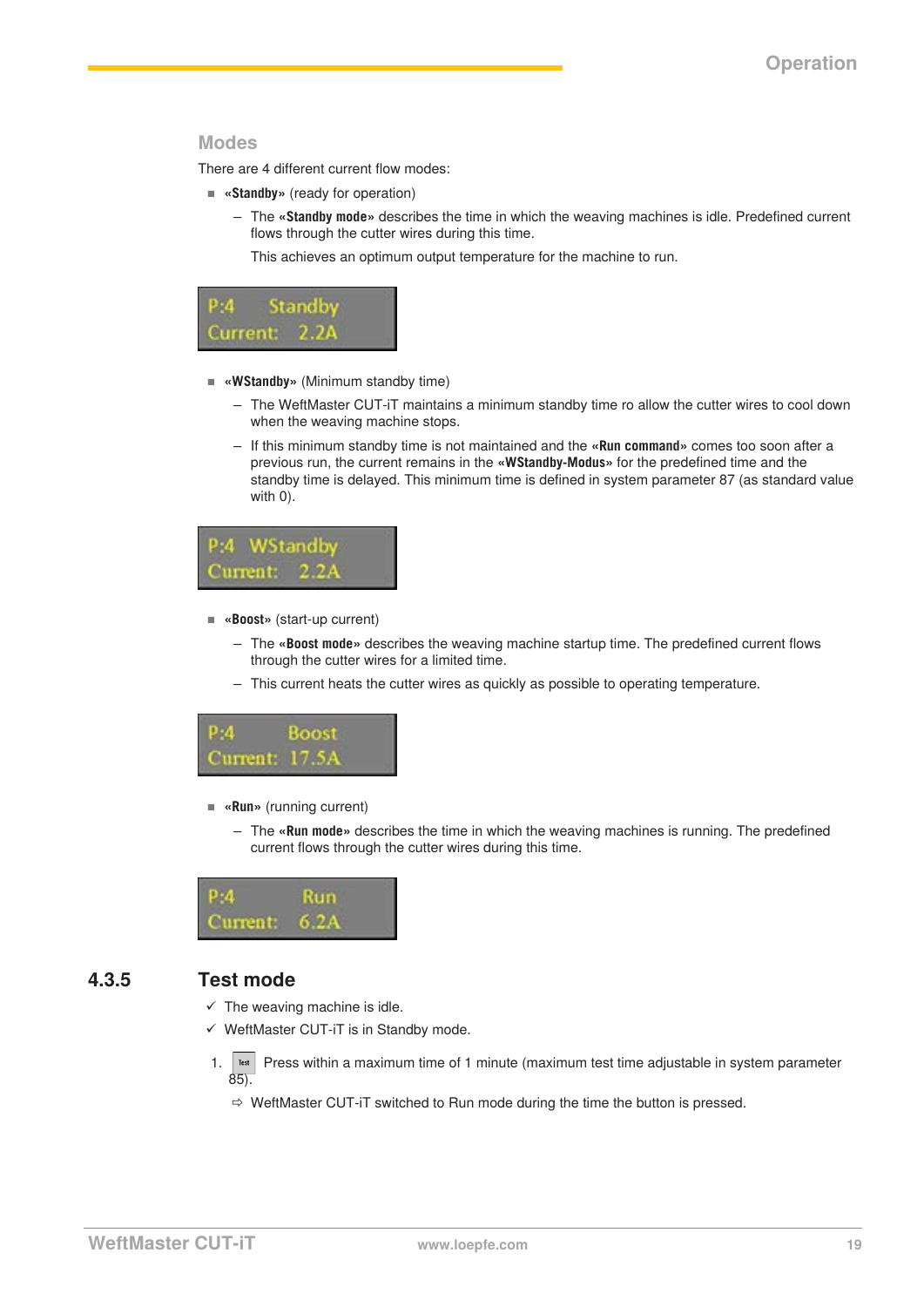### **4.3.6 Select Program**

Ten programs can be saved in system memory (program numbers 1–10).

■ Each program contains the values for the Standby and Run current strengths for the specified and selected cutter wire type.



A new value must be defined when a cutter wire type is changed.



A program can only be selected when the weaving machine is idle.

- $\checkmark$  The weaving machine is idle.
- 1. **Prog** Press.
- 2.  $\boxed{\blacktriangle}$   $\boxed{\blacktriangledown}$  Press to select the desired program.
- 3.  $\frac{S_{\text{elect}}}{\text{Enter}}$  Press to confirm the selected program.
- $\Rightarrow$  The selected program is active.



A program can only be selected when the weaving machine is idle.

 $\checkmark$  The weaving machine is running.

- 1. **Prog** Press.
- $\Rightarrow$  The following error message is displayed:

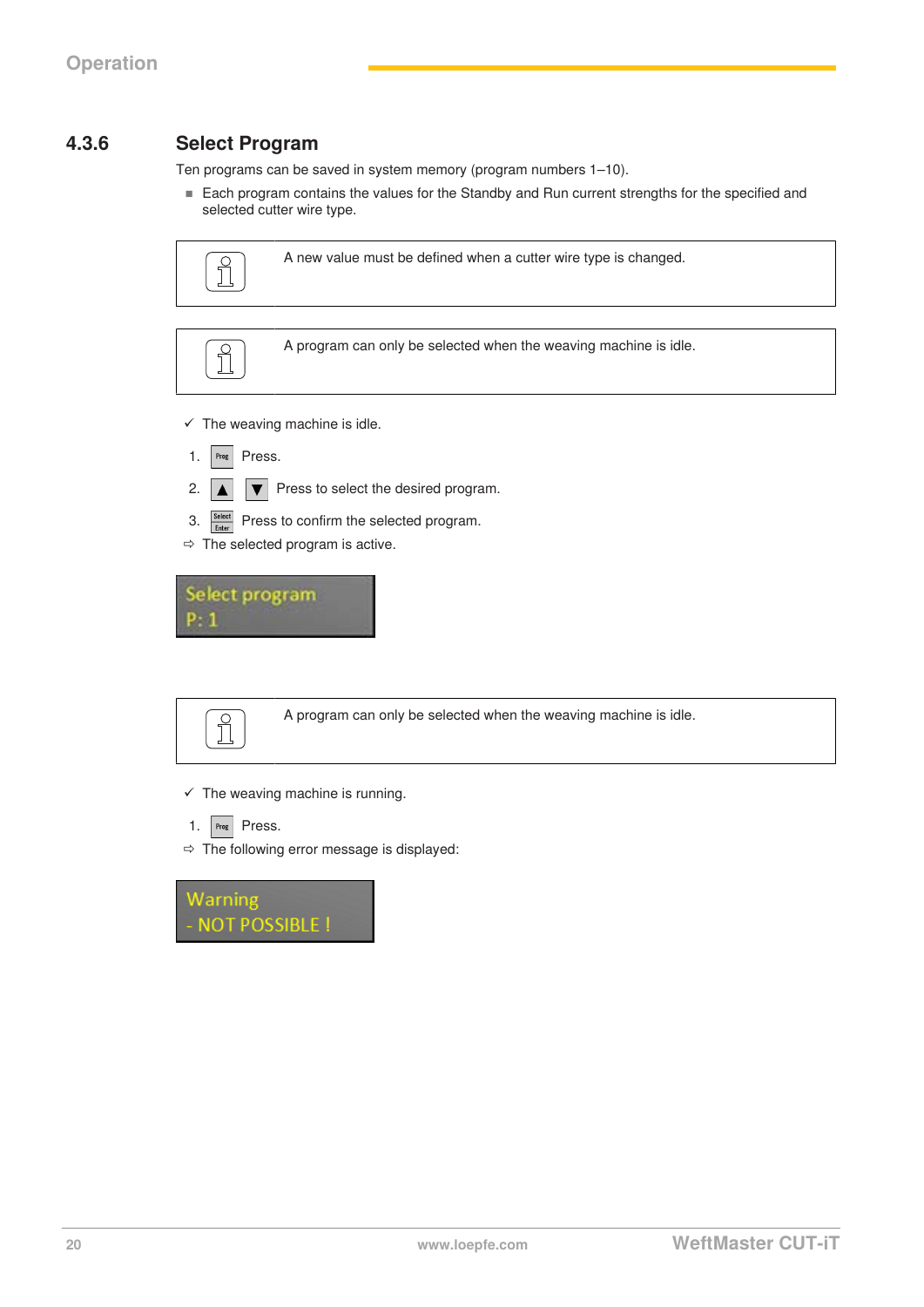### **4.3.7 Setting the current strength**



Activating  $\frac{f_{\text{fss}}}{\Phi}$  when changing settings interrupts the process and Setting mode is exited without saving the changes.

#### **Standby current strength with machine stopped**

 $\checkmark$  The weaving machine is idle.

1.  $\sqrt{\frac{\text{Select}}{\text{Enter}}}$  Press for 3 seconds. ð Display: **«Tune-Standby»** (setting in Standby mode)



- 2.  $\boxed{\blacktriangle}$   $\boxed{\blacktriangledown}$  Press to select desired setting.
- 3. If no button is pressed within 10 seconds.
	- $\Rightarrow$  Setting mode is exited without saving any changes.
- 4.  $\frac{\text{Select}}{\text{Enter}}$  Press to confirm desired setting. ð Display: **«Execute»** (execute)

| Execute |  |
|---------|--|
|---------|--|

 $\Rightarrow$  The setting is saved.

**Run current strength with machine stopped**

- $\checkmark$  The weaving machine is idle.
- 1.  $\frac{\text{Select}}{\text{Enter}}$  Press for 3 seconds. ð Display: **«Tune-Standby»** (setting in Standby mode)

| P:4 Tune-Standby<br>Current: 2.9 A                                                                                                            |  |  |  |  |
|-----------------------------------------------------------------------------------------------------------------------------------------------|--|--|--|--|
| 2.<br>Press to switch to settings in« Run mode».<br>Test<br>$\Rightarrow$ Display: «Tune-Run Current» (current strengths setting in Run mode) |  |  |  |  |
| <b>Tune Run Current</b><br>Are You Sure ?                                                                                                     |  |  |  |  |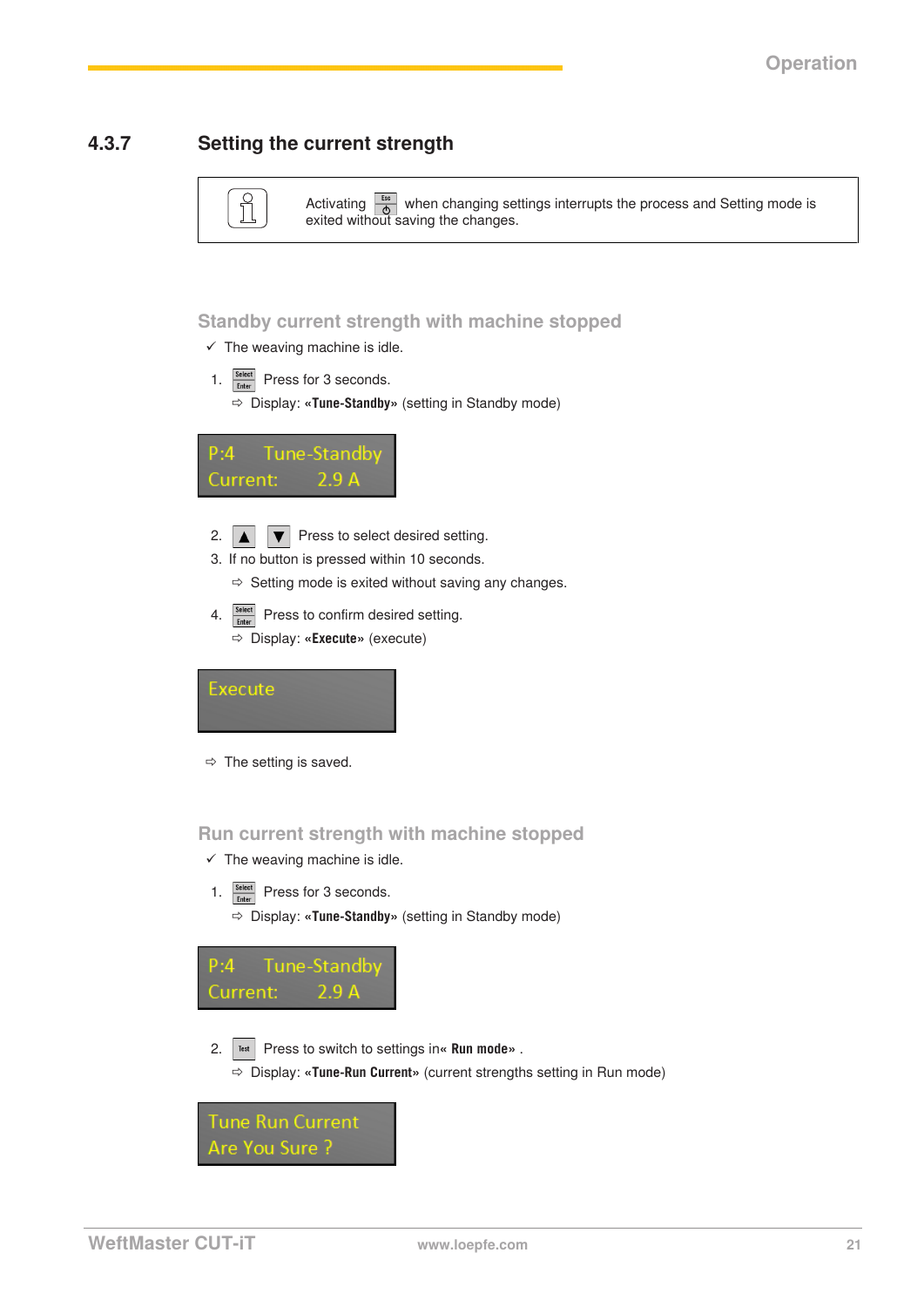- 3.  $\frac{\text{Select}}{\text{Enter}}$  Press to confirm process. ð Display: **«Tune-Run»** (setting in Run mode) **Tune-Run**  $P:4$ Current:  $10.0<sub>l</sub>$ 4.  $\boxed{\blacktriangle}$   $\boxed{\blacktriangledown}$  Press to select desired setting. 5. If no button is pressed within 10 seconds.  $\Rightarrow$  Setting mode is exited without saving any changes. 6.  $\frac{S_{\text{elect}}}{\text{Enter}}$  Press to confirm desired setting. ð Display: **«Execute»** (execute) Execute
- $\Rightarrow$  The setting is saved.

#### **Run current strength with machine running**

Only the run current strength can be set when the weaving machine is running.

- $\checkmark$  The weaving machine is running.
- 1.  $\sqrt{\frac{\text{Select}}{\text{Enter}}}$  Press for 3 seconds. ð Display: **«Tune-Run»** (setting in Run mode)

| P:4      | Tune-Run |
|----------|----------|
| Current: | 10.0 A   |

2.  $\boxed{\blacktriangle}$   $\boxed{\blacktriangledown}$  Press to select desired setting.

3. If no button is pressed within 10 seconds.

 $\Rightarrow$  Setting mode is exited without saving any changes.

4.  $\frac{\text{Select}}{\text{Enter}}$  Press to confirm desired current strength. ð Display: **«Execute»** (execute)



 $\Rightarrow$  The setting is saved.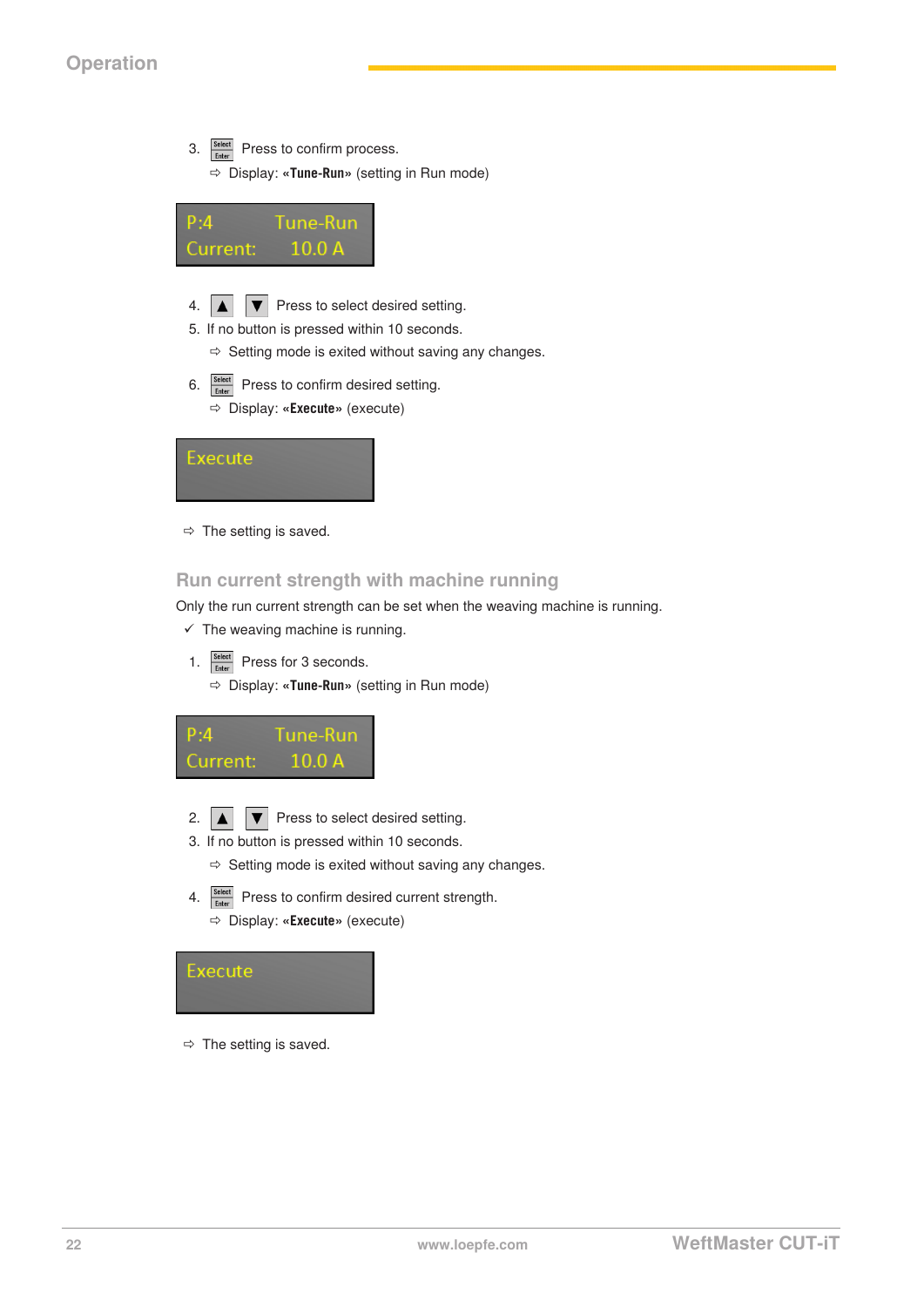### **4.4 Advanced functions**

### **4.4.1 System settings**

The following system settings can be displayed:

- n **«Standby current»**
- n **«Run current»**
- n **«Boost current»**
- n **«Boost time»**
- n **«Internal values»**
- n **«Supply voltage»**
- n **«Output voltage»**
- «Set value of current source A»
- «Actual output current of current source A»
- «Set value of current source B»
- «Actual output current of current source B»
- n **«Output load resistance»**

### **Displaying system settings**

1. **A** Press for 3 seconds.

ð Display: **«Internal values»** the internal value (temperature) is displayed.



- 2.  $\boxed{\blacktriangle}$  Press to display futher internal values.  $\Rightarrow$  The further internal values are displayed.
- 3. Press any button.
- ð WeftMaster CUT-iT returns to **«Standby mode»**.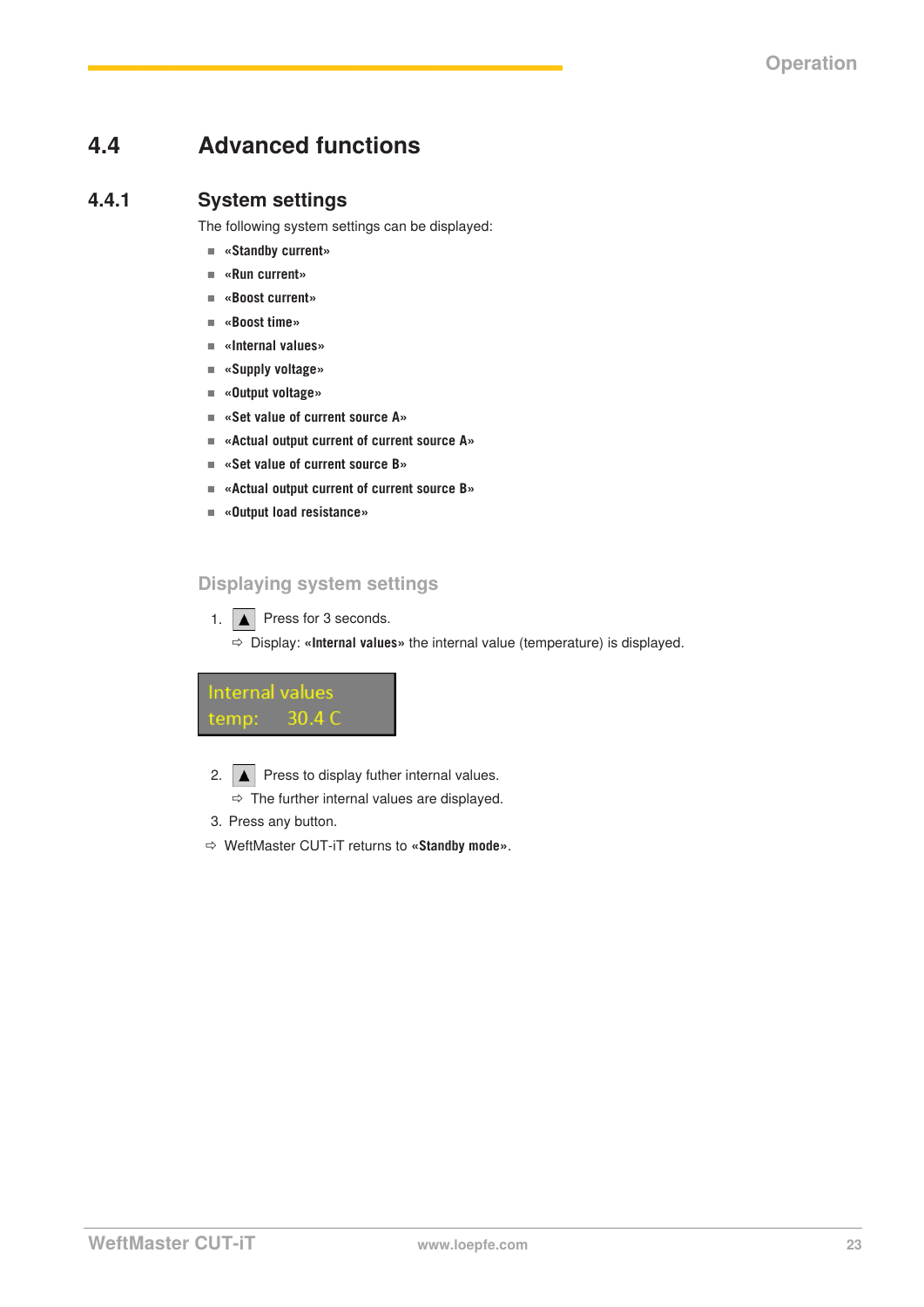### **4.4.2 Setting the display contrast**



- 4.  $\frac{S_{\text{elect}}}{\text{Enter}}$  Press to confirm desired setting.
- $\Rightarrow$  Display contrast is set.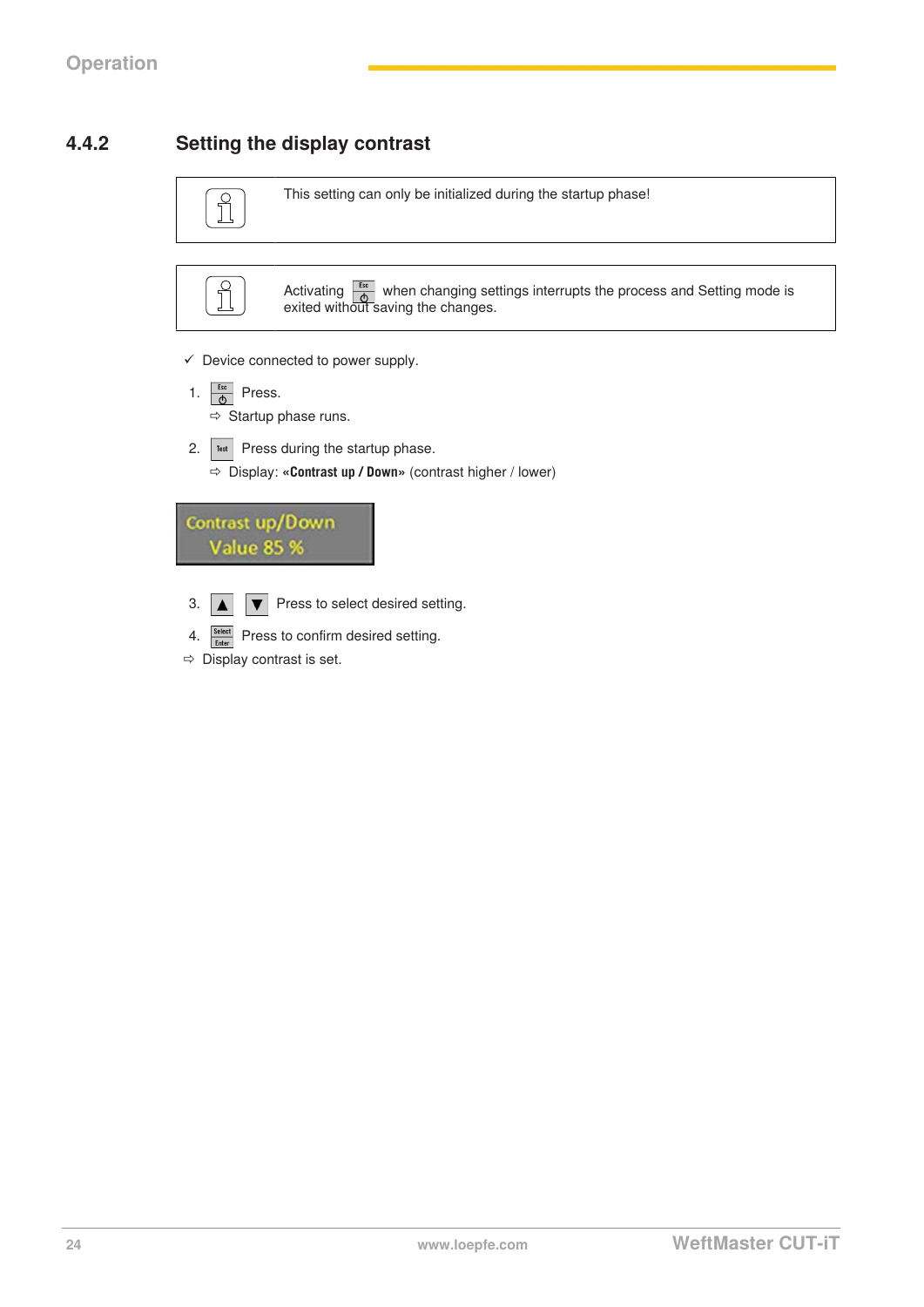## **5 Troubleshooting**

## **5.1 Warnings**

A warning is displayed for 3 seconds:

| Warning       | <b>Display</b>                                                                                          | <b>Action</b>                                                                    |  |
|---------------|---------------------------------------------------------------------------------------------------------|----------------------------------------------------------------------------------|--|
|               | « <b>NOT POSSIBLE!</b> » Operator cannot execute<br>(e.g. select program while machine is run-<br>ning) | Select a program when the weaving ma-<br>chine is idle.                          |  |
| $\mathcal{P}$ | «BOOST LIMITED»<br>The boost current strength is limited for an                                         | When the boost current strength limit is<br>reached, the boost time is extended. |  |
|               | output power of max. 325 W.                                                                             |                                                                                  |  |
| 3             | «RUN LIMITED»                                                                                           | The run current strength is limited.                                             |  |
|               | The run current strength is limited for an<br>output power of max. 125 W.                               |                                                                                  |  |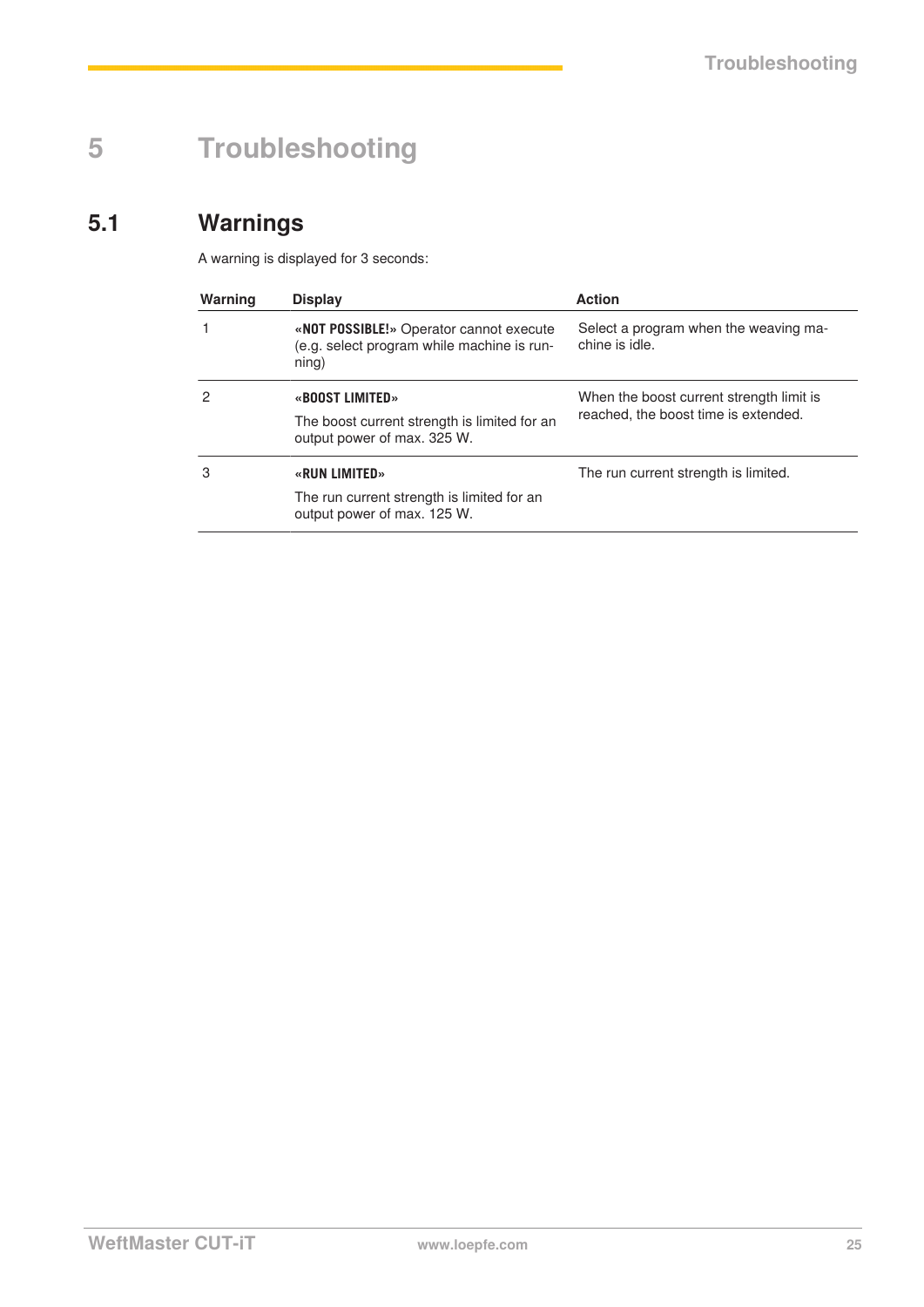## **5.2 Error messages**

| Error | Display / cause                                                                                                                                                                                                        | <b>Action</b>                                                                                                                                                                      |
|-------|------------------------------------------------------------------------------------------------------------------------------------------------------------------------------------------------------------------------|------------------------------------------------------------------------------------------------------------------------------------------------------------------------------------|
| 01    | «NO CUTTING WIRE SET»<br>No cutter wire diameter is defined in the ba-<br>sic setting.                                                                                                                                 | Assign an «industrial electrician / installation<br>technician» to carry out the following work:<br>$\blacksquare$ Define the cutter wire diameter.                                |
| 04    | «STILL RUNNING»<br>Weaving machine not idle during CUT-iT<br>startup.                                                                                                                                                  | Stop weaving machine during CUT-iT<br>startup.                                                                                                                                     |
| 07    | «HARDWARE POWER ERROR»<br>The supply of the output current is inter-<br>rupted if the input voltage is outside the lim-<br>its (17 V-33 V) or if the supply current of 24<br>V DC is too high due to a hardware error. | Assign an «industrial electrician / installation<br>technician» to carry out the following work:<br>■ Check power supply.                                                          |
| 10    | «NO CUTTING WIRE CONNECTED»<br>No heat cutter is connected or the heat cut-<br>ter is defective.                                                                                                                       | Assign an «industrial electrician / installation<br><b>technician</b> » to carry out the following work:<br>■ Connect heat cutter<br>Replace heat cutter<br>Repair connection<br>ш |
| 11    | «INPUT VOLTAGE TOO LOW»<br>Input voltage too low.<br>■ 24V supply voltage is lower than 19V.                                                                                                                           | Assign an «industrial electrician / installation<br>technician» to carry out the following work:<br>Check input voltage.                                                           |
| 13    | «RUNS PRO 2 MIN»<br>Too many runs / stops during the last 2 min-<br>utes.                                                                                                                                              | Wait and clear error.                                                                                                                                                              |
| 14    | «MAX BOARD TEMP»<br>Board temperature too high.<br>The ambient temperature is too high or<br>the natural cooling of CUT-iT is<br>insufficient.                                                                         |                                                                                                                                                                                    |
| 15    | «NO SLAVE(S)»<br>CUT-iT is set in Master/Slave mode but<br>fewer Slaves are detected in the network<br>than set.                                                                                                       | Check the number of Slaves set.                                                                                                                                                    |
| 16    | «NO MASTER»<br>CUT-iT is set in Master/Slave mode but no<br>Master is detected in the network.                                                                                                                         | Check Master/Slave connection.                                                                                                                                                     |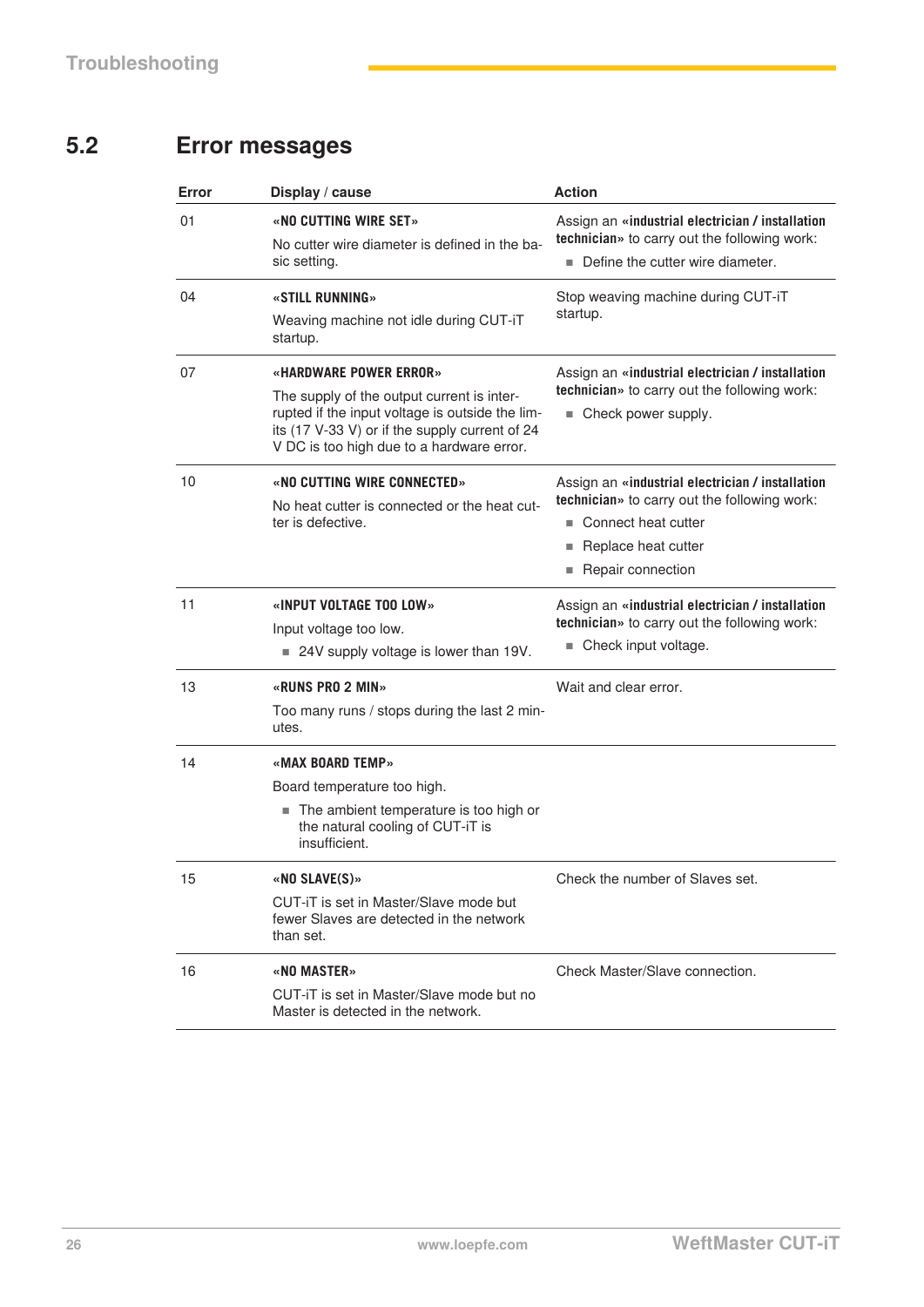## **6 Disposal**

## **6.1 Hazardous waste**

**Electronic components**



#### **Waste electrical and electronic equipment and batteries must not be disposed of with household waste.**

If you ever need to dispose of this product, please note the following:

- Recycle product at designated facilities.
- Check with local authorities or the dealer for waste disposal regulations.